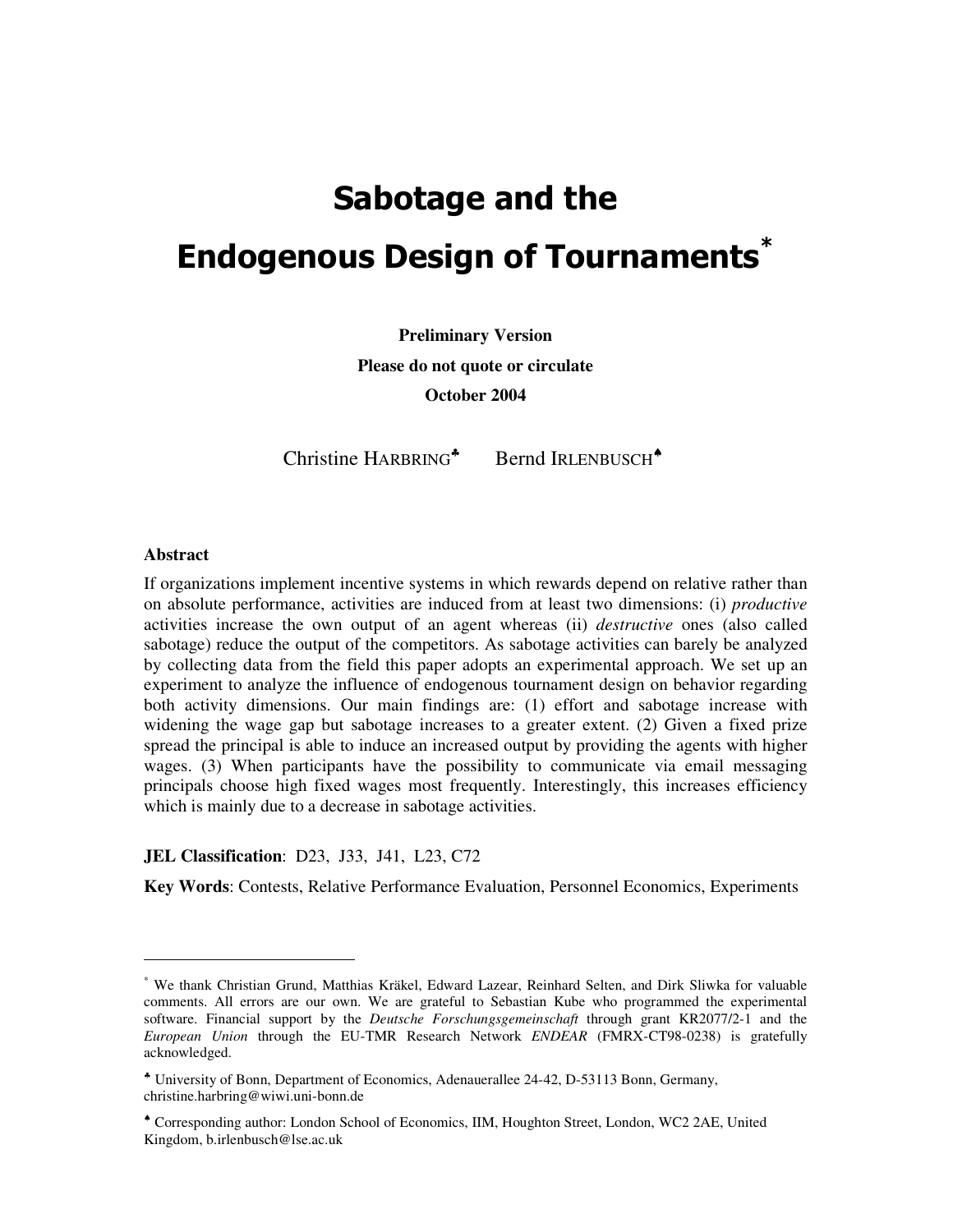# **I. Introduction**

Reward schemes in which remuneration is based on relative rather than on absolute performance are widely recognized as an important component in the toolbox of incentive system designers for modern organizations (see e.g. GIBBONS 1998, LAZEAR 1999, PRENDERGAST 1999). The advantages that are credited to such incentive mechanisms are manifold ranging from diminishing the influence of global shocks, ex ante commitment of the employer to pay a certain amount, the sufficiency of ordinal ranking of output, mitigation of the hidden action problem, etc. However, also severe drawbacks have been identified, from which the most prominent are collusion and sabotage between agents. The latter results from the fact that agents can choose between at least two classes of activity dimensions in order to increase their payment, i.e., they cannot only intensify their productive effort but also deteriorate their competitors' performance by exerting destructive activities. Sabotage is pervasive whenever relative performance pay is encountered. For a prominent example from sports recall the Tonya-Harding-Nancy-Kerrigan case where Harding's rival Kerrigan was injured in an attack hatched by Harding's ex-husband to keep Kerrigan off the Olympic ice skating team in 1994. Or remember the famous chariot race with Charleton Heston in "Ben Hur" when he is sabotaged by his competitor which is a fictitious, but very illustrative example for sabotage. Other examples can be found in presidential election campaigns where tremendous effort is exerted to damage the other candidate's reputation via negative campaigning.<sup>1</sup>

Whereas the latter form of sabotage is legally allowed within limits, destructive effort in organizations has detrimental effects on output and therefore is strictly forbidden. Since recently, the interest for the potential advantages and drawbacks of competitive incentive schemes within organizations have dramatically increased in the course of the controversial debate on *forced rankings*. <sup>2</sup> According to estimates a quarter of the Fortune 500 companies (e.g. General Electric, Cisco, Intel, Hewlett Packard etc.) link part of the individual merit of employees to a relative performance evaluation. The idea of forced ranking schemes is that the frequency of ratings must follow a certain distribution that is determined ex ante.<sup>3</sup> In some

 $^1$  See e.g. KONRAD (2000), HARRINGTON and HESS (1996) or SKAPERDAS and GROFMAN (1995).

<sup>&</sup>lt;sup>2</sup> Of course, besides competition within companies also competition between companies for tight markets can take the form of a winner-take-all contest (e.g. FRANK and COOK 1995).

 $3$  See e.g. MURPHY (1992), BOYLE (2001). The forced distribution could take the form of a normal distribution: if the group of employees to be evaluated is sufficiently large one might assume that there are only a few top performers, many people whose performance is on an average level while there are few low performers. Such forced ranking systems are usually implemented if primarily subjective measures are available to force managers to differentiate their evaluation and use the whole bandwidth of grades.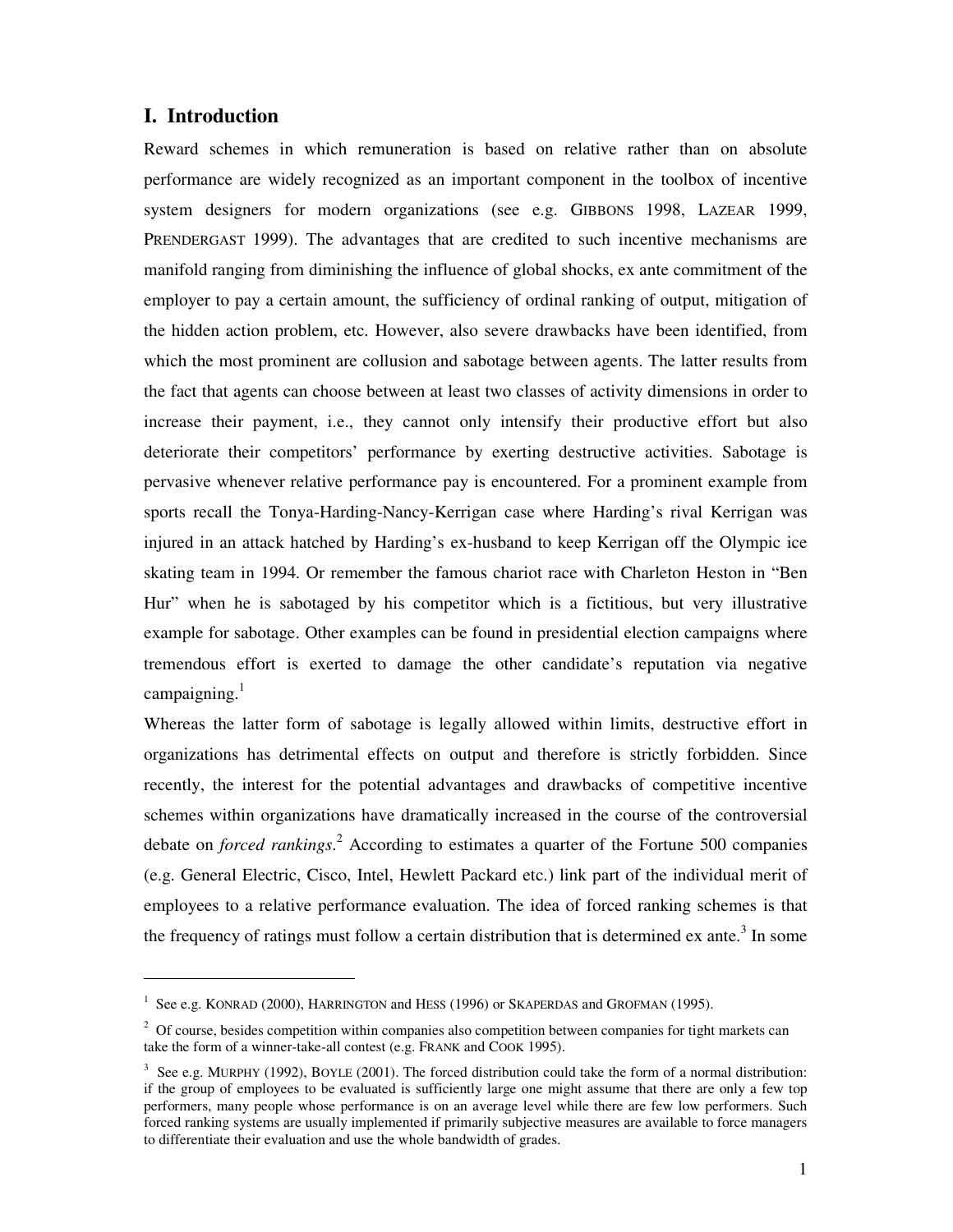cases the bottom 10% to 20% low performers who are identified via relative performance evaluation are advised to leave the company. These management practices are also known as *rank and yank*. The problem that cooperation among employees is put at risk given such incentive schemes is heavily discussed by economists as well as practitioners. <sup>4</sup> As examples for sabotage in firms think of any form of blocking cooperation such as actively withholding viable information, transferring false information or damaging work tools which are necessary for the work done by other employees. Thus, from a firm's point of view it appears of eminent importance to be aware of how different incentive design issues – e.g. the magnitude of the spread between wages received by agents with high and low performance – do influence the amount of sabotage being exerted.<sup>5</sup> In essence, agents are likely to tune their sabotage activity balancing two aspects: the competition between agents and fairness considerations within the principal-agent relationship. This interplay of fairness towards the principal and the competition between agents induced by relative performance based incentive schemes is at its very heart an empirical question. Ideally, one would wish to compare sabotage levels observed under systematically different reward systems from the field. But, unfortunately, the output destroying feature makes sabotage to be an activity which is performed in secret and hardly observable. This turns the task of collecting reliable field data on sabotage into an almost unsolvable challenge. In the present study, we opt for an experimental approach and introduce a new experimental game to investigate the influence of wage compression on sabotage activities of agents in relative performance reward systems. An experiment has the decisive advantage that one is able to exactly observe the sabotage activities without abstaining from behavior shown by real actors. Moreover, one can focus on clear-cut institutional designs. Our main experimental findings are the following:

- 1. *Wage Differential* Stronger incentives may not pay off. In our setting agents respond to tournament incentives by increasing effort and sabotage while sabotage is increased to a greater extent such that in total the output does not increase with intensified incentives.
- 2. *Wage Sum* Paying higher wages is profitable. Contrary to standard economic theory we find that the wage level has an impact on the agents' decisions. Effort and sabotage are higher with higher wage levels and on average this results in increased output.

<sup>&</sup>lt;sup>4</sup> For a critical discussion of forced ranking systems see for example PFEFFER and SUTTON (1999).

<sup>&</sup>lt;sup>5</sup> If the *x%* low performers identified during a relative performance measurement process with a forced ranking are supposed to leave the company the prize differential for employees appears to be quite high, e.g. in consulting firms or investment banks with an up-or-out promotion system.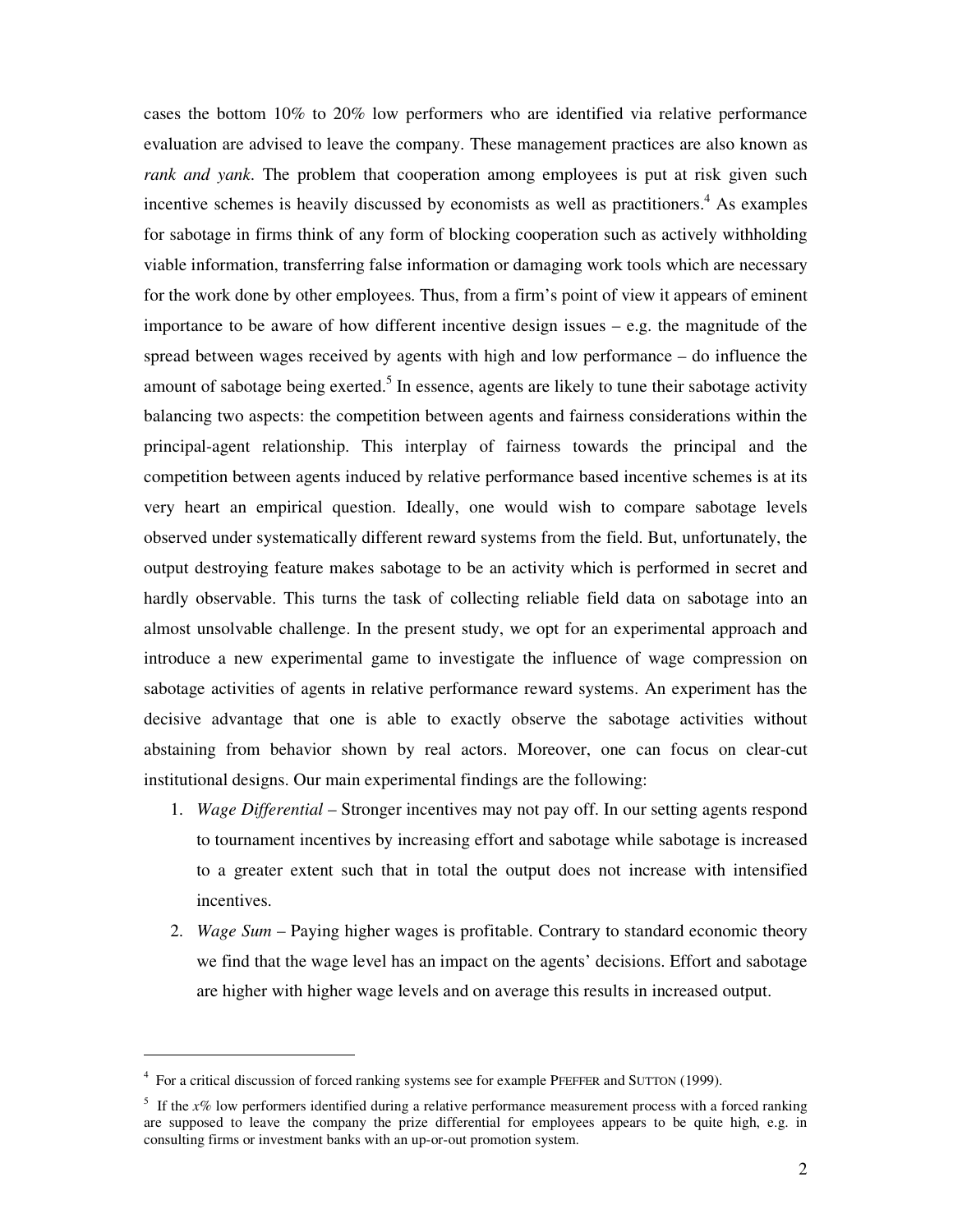3. *Communication* – Communication, though cheap talk, improves the situation for all. It is well known that the introduction of an opportunity to communicate to each other is likely to increase efficiency in social dilemma games. Because communication is a natural opportunity in real-world organizations, the analysis of the influence of communication is an important issue in our framework. Although from a theoretical perspective a flat rate does not provide any incentives for performance, fixed wages are most frequently selected by the principal. Agents respond by exerting slightly higher effort and reduce sabotage vigorously. Thus, the communication possibility enables the participants to achieve more output and higher payoffs for all players.

The rest of the paper proceeds as follows. In the next section, we give a short overview of related literature. Afterwards, we introduce and analyze a simple tournament model with two activity dimensions which serves as the baseline for our experiment. Section IV deals with the experimental setting based on the model described in the previous section. In section V, we present the experimental results and section VI concludes the paper.

## **II. Related Literature**

The essential characteristics of payment schemes based on relative performance are captured in the well-known tournament model introduced by LAZEAR and ROSEN (1981) in which several agents compete for prizes by trying to attain the highest observable output. LAZEAR and ROSEN (1981) find that a tournament among two risk neutral agents can induce efficient effort levels like piece rates. They show that in equilibrium effort positively depends on the prize spread, i.e., the difference between winner and loser prize, which constitutes one of the fundamental results of tournament theory. In their model, however, only productive effort is considered. Following this seminal work several authors presented inspiring results regarding the incentive characteristics of tournaments, see e.g. GREEN and STOKEY (1983), NALEBUFF and STIGLITZ (1983), O'KEEFFE, VISCUSI, and ZECKHAUSER (1984), and ROSEN (1986).

Given the increased relevance of tournament-like reward schemes, surprisingly few empirical studies exist which can roughly be categorized into three classes. The first type of studies focuses on executive compensations in firms investigating the theoretically derived prediction of ROSEN (1986) who offers an explanation for the extraordinarily high pay of top managers, e.g. MAIN, O'REILLY and WADE (1993), ERIKSSON (1999). In these studies firm performance usually serves as an approximation for the productive effort of managers. The second category comprises studies that make use of tournament data sets available from sports in which, however, the tournament design is determined by the specific rules or the sports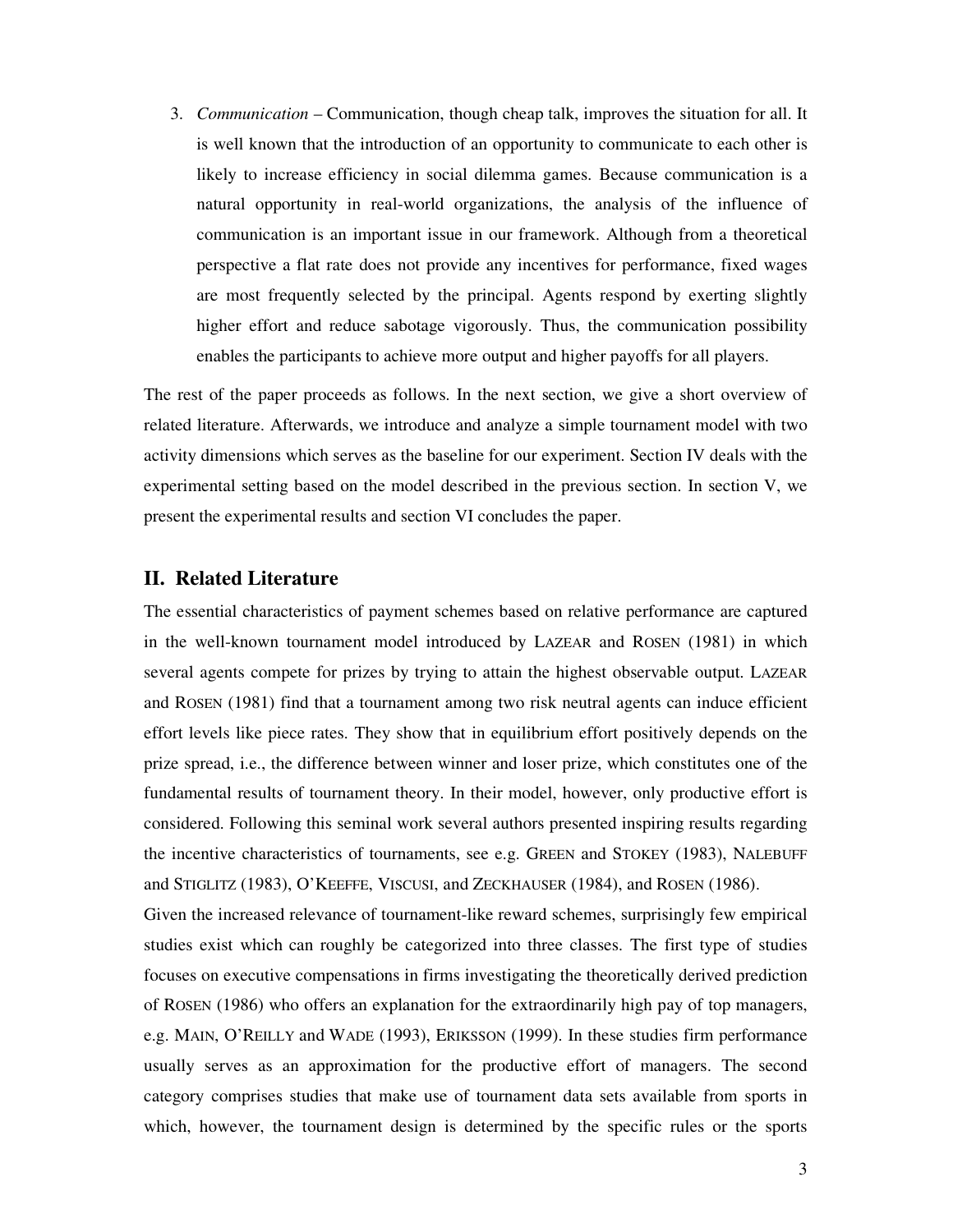institutions, e.g. LYNCH and ZAX (1998), EHRENBERG and BOGNANNO (1990a, 1990b), ORSZAG (1994), and BECKER and HUSELID (1992). Due to the difficulties to obtain adequate data from field tournaments the third class of empirical studies evolves in the literature: several experimental studies provide valuable deepening of the understanding of the incentive effects provided by tournaments: BULL, SCHOTTER, and WEIGELT (1987) compare tournament incentives and piece rates. They also increase the prize spread but simultaneously vary other parameters, e.g. the cost function. Interestingly, average effort levels support the theoretical prediction for both schemes but effort in tournaments is much more variable. In other experimental studies, e.g. WEIGELT, DUKERICH, and SCHOTTER (1989), SCHOTTER and WEIGELT (1992), NALBANTIAN and SCHOTTER (1997), ORRISON, SCHOTTER, and WEIGELT (1997), VAN DIJK, SONNEMANS, and VAN WINDEN (2001), HARBRING and IRLENBUSCH (2003a), different aspects of tournament theory are analyzed, i.e., the influence of heterogeneity among agents, tournament size, and different prize structures. All studies mentioned so far, however, concentrate only on one single activity dimension, i.e., productive effort, while abstracting from the sabotage option.

LAZEAR (1989) is the first one who provides a theoretical analysis of tournaments when agents can exert (productive) effort *and* (destructive) sabotage. His analysis reveals that the larger the spread between winner prize and loser prize the higher are agents' activities along both dimensions. This result implies that pay compression may be optimal from efficiency considerations if due to a higher prize spread the increase in effort is outperformed by the simultaneous increase in sabotage. Thus, LAZEAR provides an argument that it may be beneficial for a firm to implement equitable pay structures. There is only one empirical study of which we are aware that is concerned with effort *and* sabotage in tournaments. In their innovative work GARICANO and PALACIOS-HUERTA (2000) investigate the effects of an exogenous change on the reward structure to gain insights in the consequences of a prize structure variation. In 1995 the FIFA (*Fédération Internationale de Football Association*) decided to increase the number of points from two to three that a team obtains for a win. The new rules were implemented worldwide in all soccer leagues. The effect of this increase of the prize spread on performance is analyzed by taking the number of forwards as a proxy for the amount of productive effort and the number of defenders as a measure of sabotage. The latter can be seen as specialists brought into play to reduce the other teams' output. In addition, the number of goals and sanctions (yellow and red cards) are included in the analysis. In this study "sabotage" is allowed, at least with respect to defend the own goal. The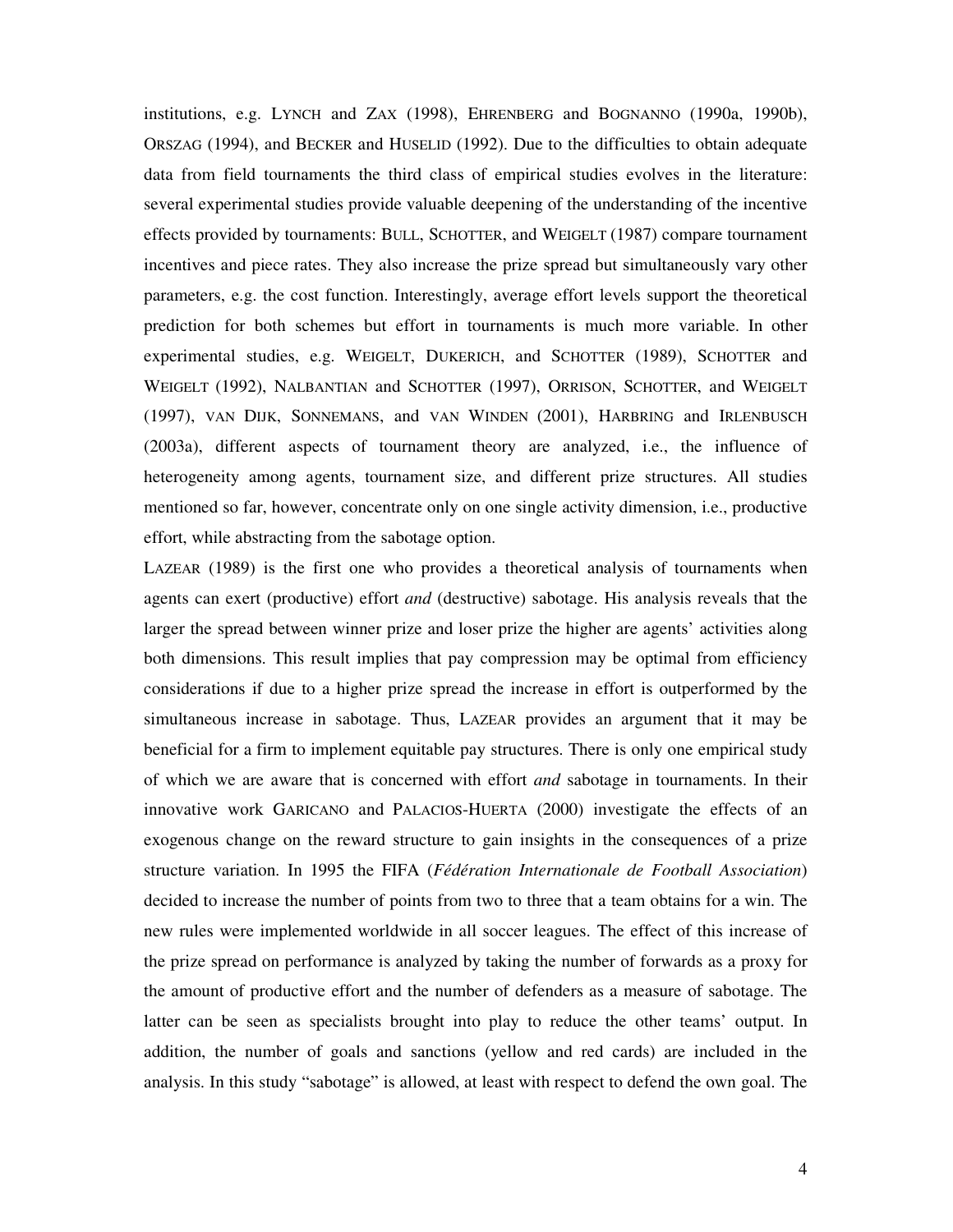analysis confirms that both activities have increased with the introduction of the new reward structure, i.e., effort and sabotage are higher given the higher prize spread.<sup>6</sup>

Because exerting sabotage in a firm is in general strictly forbidden, gathering data on those efforts seems quite demanding not to say impossible. In experiments, however, one is able to allow agents to exert both dimensions of effort under the influence of sharply separated design features. Moreover, decisions regarding productive and destructive effort are quantifiable. Thus, experiments appear to be an appropriate tool for the analysis of behavior in tournaments with sabotage.<sup>7</sup> The effect of varying the prize spread has already been investigated empirically with regard to the exertion of productive effort. Up to now, however, the influence of wage compression on sabotage as well as the interaction of a principal and agents in a context where sabotage is possible lacks a thorough empirical investigation.<sup>8</sup> In the present study we approach this gap.

In HARBRING and IRLENBUSCH (2003b) we have already experimentally investigated a situation where a principal may endogenously select tournament prizes, and agents may exert productive and destructive activities. However, the effect of wage compression is not analyzed *ceteris paribus* in the sense that the total wage sum is not kept constant. Falk and FEHR (in progress) simultaneously and independently conducted an experiment similar to our setting. They also include the opportunity of agents to sabotage their competitors. However, their experimental design follows a slightly different research agenda. Whereas in FALK and FEHR agents are not informed about the principal's payoff function to explicitly exclude fairness considerations in our setting agents know the payoff function as well as the principal's exact payoff yielded in each round. Moreover, we allow the principal to endogenously determine pay compression *and* the total sum of wages, while FALK and FEHR keep the total sum of wages constant in each treatment.

As mentioned above, we allow participants to communicate in an additional treatment. It is known from other experimental studies that the introduction of communication can enhance cooperative behavior in social dilemma games and raise efficiency (ORBELL, DAWES and VAN

<sup>&</sup>lt;sup>6</sup> In a related study DRAGO and GARVEY (1998) present evidence on the influence of incentive schemes on helping effort in work groups in Australian companies based on answers to questionnaires. They find that helping effort is reduced when promotion incentives are strong. In a sense, helping effort can be seen as opposite behavior of sabotage. Thus, one could argue that the tendency to behave destructively towards colleagues is increased by high wage dispersion.

<sup>&</sup>lt;sup>7</sup> We are aware that by choosing the experimental method we are forced to boil down the real-world setting to its very essentials – as it is always the case with economic modeling. For a comprehensive overview on arguments for labor market experiments see FALK and FEHR (2003).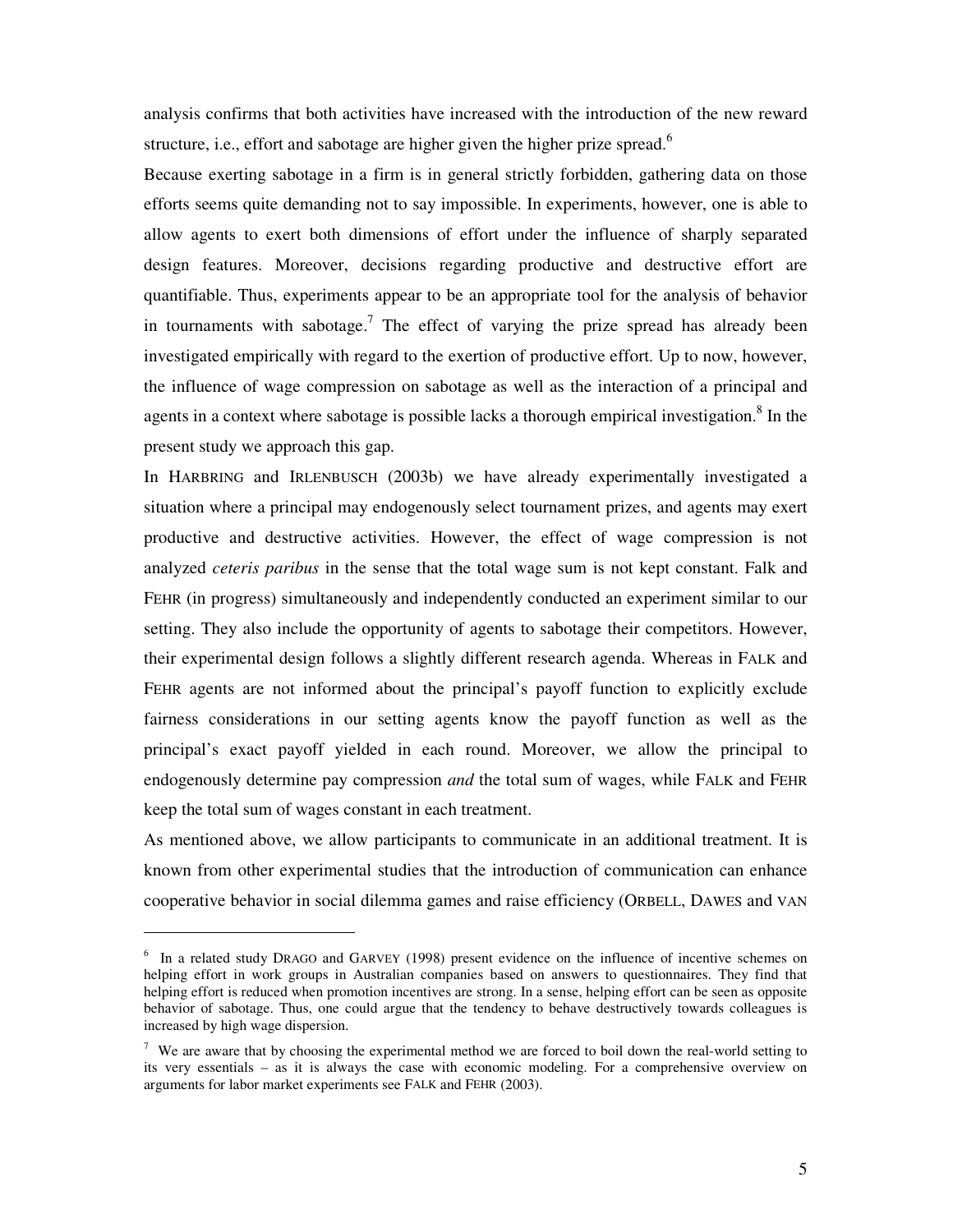DE KRAGT 1988, OSTROM and WALKER 1991, GÄCHTER and FEHR 1999, CHARNESS and DUFWENBERG 2002, BROSIG, OCKENFELS and WEIMANN 2003).<sup>9</sup> In real-world organizations people communicate to each other, and thus, our research questions regarding the interaction of a principal and agents should also be investigated with a communication device. Following earlier experimental work indicating that efficiency can be enhanced by communication sabotage should be lower in our communication condition compared to the baseline situation.

# **III. A simple model of tournaments with two activity dimensions**

In this section we sketch a simple two-stage game with  $n + 1$  players, i.e., *n* agents and one principal, in which the principal selects a wage contract at the first stage before the agents exert two activities: productive effort and a sabotage activity (see Figure 1).



# **Figure 1**: Sequence of the game

The principal may opt for a certain wage sum  $W > 0$  and the compression of wages. In the simplest case she selects full wage compression, i.e., an equitable pay structure, and each of the *n* agent receives *n W* . If unequal wages are to be distributed among the agents we assume that agents take part in a tournament in which they compete for a winner prize, and agents with the *n-1*th lowest output or less receive the loser prize. We denote the winner prize by *M*, the loser prize by *m* with  $(M > m \ge 0)$  and the prize differential  $(M - m)$  by  $\Delta$ , with  $(nm + \Delta) =$ *W* as the sum of prizes has to be equal to the total sum of wages.

The strategy of an agent *i* is a pair  $(e_i, s_i)$  where  $e_i \in [0, \ldots, \overline{e}]$  denotes an effort level and  $s_i \in$  $[0, ..., \bar{s}]$  is a sabotage activity which negatively influences the output of all other agents. The output  $y_i$  of agent *i* is determined by the following production function

<sup>8</sup> Recently, several investigations have shown that fairness and intentions play a quite important role in employment relationships, see e.g. FEHR, KIRCHSTEIGER, RIEDL (1993), BEWLEY (1999), CHARNESS (2000), DUFWENBERG and KIRCHSTEIGER (2000), FALK, FEHR, and FISCHBACHER (2000), FALK and GÄCHTER (2002).

 $9\,$  For an overview see also KAGEL and ROTH (1995), SALLY (1995), CRAWFORD (1998) and CAMERER (2003).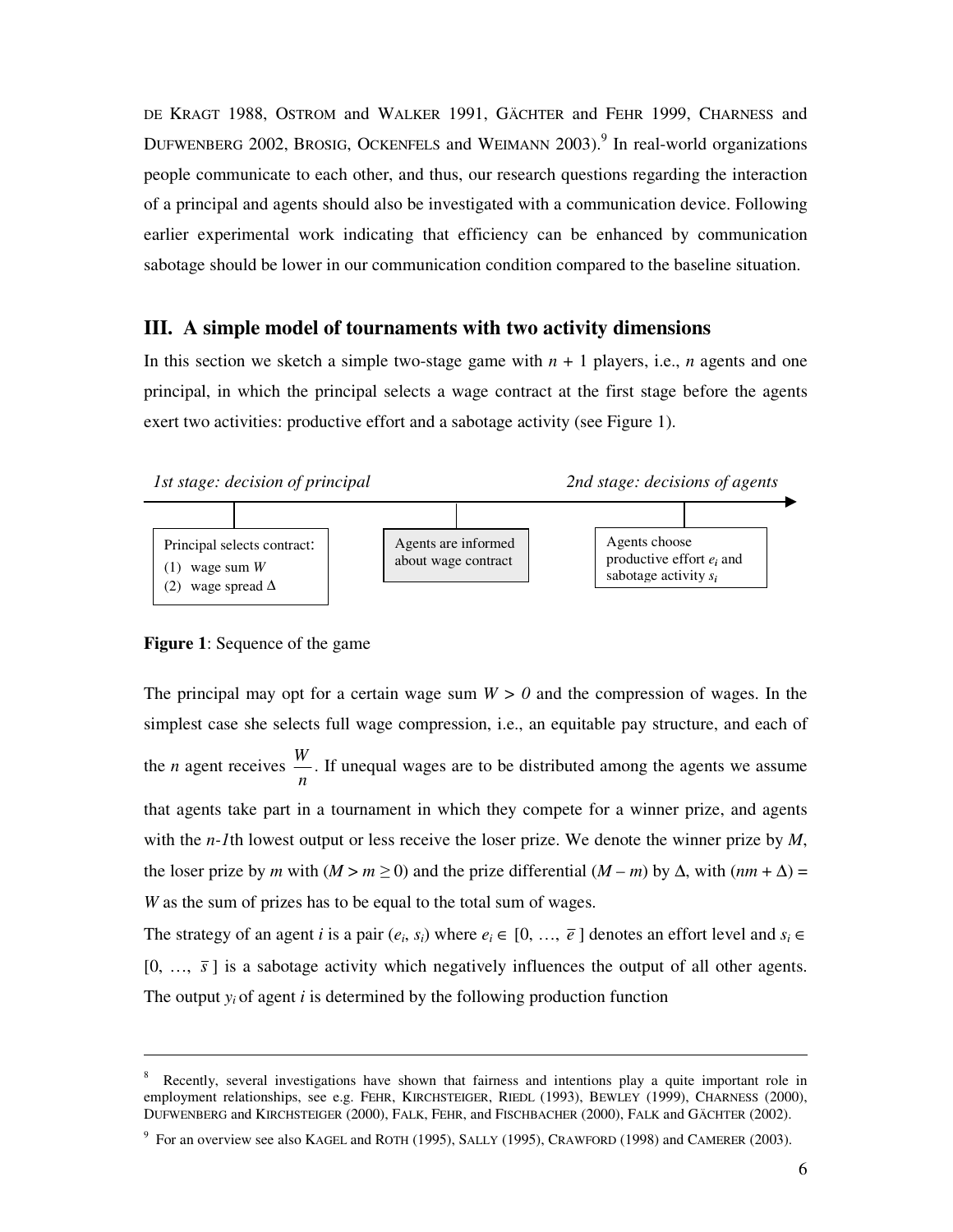$$
y_i = e_i + \varepsilon_i - \sum_{i \neq j} s_i \tag{1}
$$

with  $\varepsilon_i$  as a random variable which is uniformly distributed over the interval  $[-\bar{\varepsilon},+\bar{\varepsilon}]$  and assumed to be i.i.d. for all agents. The random component,  $\varepsilon$ <sub>i</sub>, can be thought of as production luck or measurement error. Every agent who exerts effort or performs a sabotage activity has to bear costs, which are described by the two convex functions  $C_e(e_i)$  and  $C_s(s_i)$ .<sup>10</sup> All agents have to submit their effort and sabotage decisions simultaneously. The expected payoff for agent *i* is given by

$$
E\Pi_i(e_i, e_{-i}, s_i, s_{-i}) = F(e_i, e_{-i}, s_i, s_{-i})M + [1 - F(e_i, e_{-i}, s_i, s_{-i})]m - C_e(e_i) - C_s(s_i)
$$
 (2)

with  $F(e_i, e_{-i}, s_i, s_{-i})$  denoting the probability for agent *i* to receive a winner prize if all other agents choose effort levels  $e_{-i} = (e_1, e_2, \dots, e_{i-1}, e_{i+1}, \dots, e_n)$  and sabotage activities  $S_{-i} = (S_1, S_2, \ldots, S_{i-1}, S_{i+1}, \ldots, S_n).$ 

As a benchmark let us have a look at the equilibrium behavior. For simplicity we concentrate on cost functions of the type  $C_e(e_i) = e_i^2/c_e$  and  $C_s(s_i) = s_i^2/c_s$  and assume that all agents are risk neutral. The expected payoff of the agents can be written as

$$
E\Pi_i(e_i, e_{-i}, s_i, s_{-i}) = m + F(e_i, e_{-i}, s_i, s_{-i})\Delta - e_i^2/c_e - s_i^2/c_s
$$
\n(3)

If an interior equilibrium exists one has to consider the first order conditions

$$
\frac{\partial F(e_i, e_{-i}, s_i, s_{-i})}{\partial e_i} \Delta = \frac{2e_i}{c_e} \text{ and } \frac{\partial F(e_i, e_{-i}, s_i, s_{-i})}{\partial s_i} \Delta = \frac{2s_i}{c_s}.
$$
 (4)

Given our assumptions one can show that in a symmetric equilibrium the marginal probabilities of winning depend only on the size of the interval from which the random component in the production function is drawn (see Appendix) $1,$  i.e., one can show that

$$
\frac{\partial F(e_i, e_{-i}, s_i, s_{-i})}{\partial e_i} = \frac{\partial F(e_i, e_{-i}, s_i, s_{-i})}{\partial s_i} = \frac{1}{2\bar{\varepsilon}}.
$$
\n<sup>(5)</sup>

<sup>&</sup>lt;sup>10</sup> Note that we implement identical cost functions for all agents. We do not analyze the behavior of heterogeneous "personalities" like "doves" and "hawks" as in LAZEAR (1989) who models agents who differ in their marginal cost of sabotage.

<sup>11</sup> Proofs are given by KRÄKEL (2000). ORRISON, SCHOTTER, and WEIGELT (1997) sketch a similar argumentation as we do.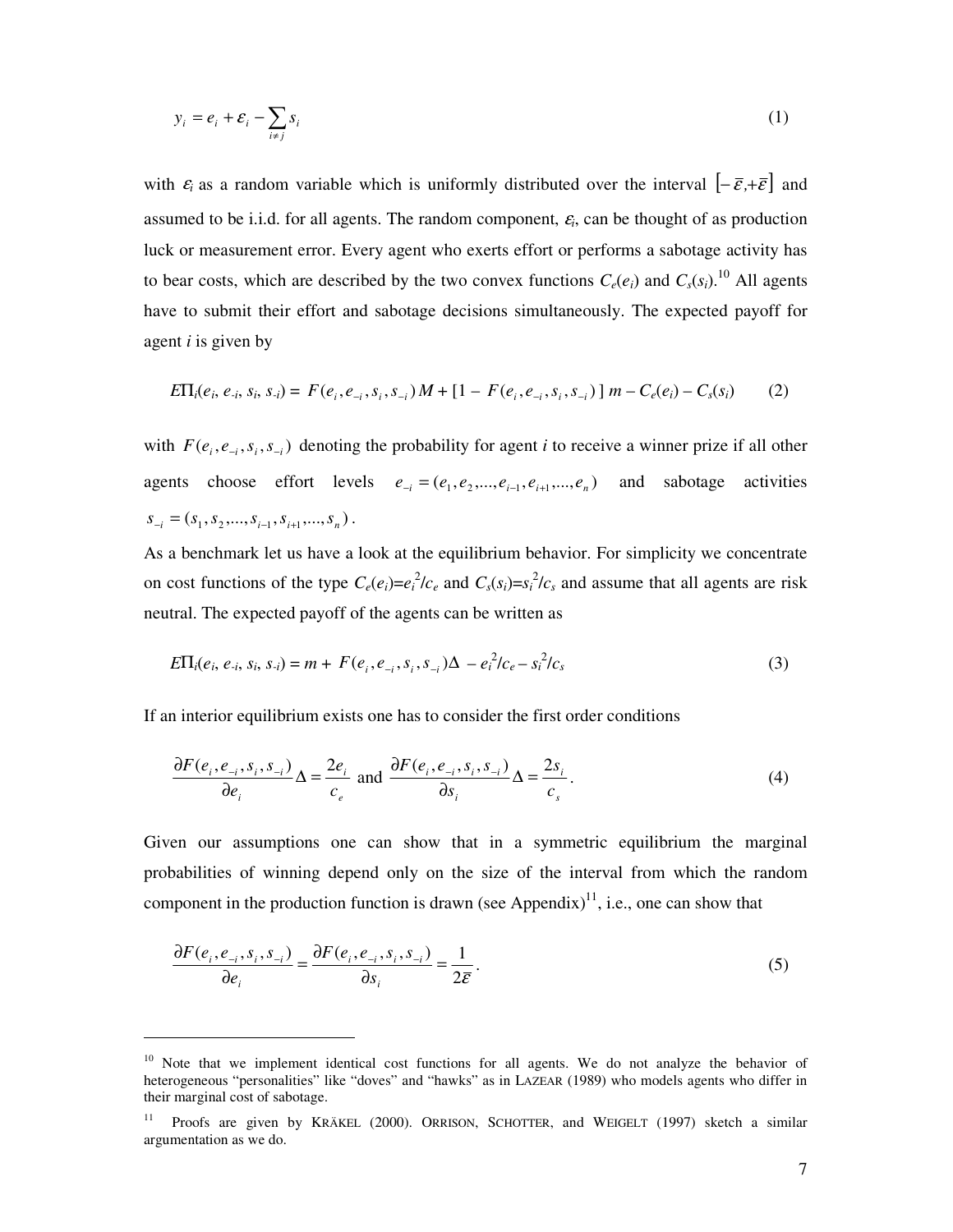Thus, our first order conditions reduce to

$$
\frac{1}{2\bar{\varepsilon}}\Delta = \frac{2e_i}{c_e} \quad \wedge \quad \frac{1}{2\bar{\varepsilon}}\Delta = \frac{2s_i}{c_s} \tag{6}
$$

from which we obtain the effort level and the sabotage activity played in equilibrium

$$
e^* = \frac{\Delta c_e}{4\bar{\varepsilon}} \text{ and } s^* = \frac{\Delta c_s}{4\bar{\varepsilon}}.
$$
 (7)

To ensure that an interior solution exists and that agents have no incentive to deviate to activities of zero the following condition has to be satisfied:  $\Delta/n \ge C_e(e^*) + C_s(s^*)$ , i.e., the expected gain of an agent must not be lower than his cost. Thus, the parameters have to be chosen such that this condition is fulfilled. Moreover, the highest possible eligible effort level must exceed the equilibrium effort level, i.e.,  $e^* < \overline{e}$ . An analogous statement holds for the sabotage activity ( $s^* < \overline{s}$ ).

The principal's expected payoff increases with the total effort level exerted by the agents and decreases with the total sabotage activity

$$
E\Pi_P(e, s) = \tau \left[ E \left( \sum_i y_i \right) \right] - \theta W = \tau \left[ \sum_i e_i - \sum_i \sum_{j \neq i} s_j \right] - \theta W \tag{8}
$$

where  $\tau$  with  $\tau > 0$  indicates the value of one unit of output for the principal and  $\theta$ , with  $0 < \theta \le 1$  the proportion of wage costs the principal has to bear.<sup>12</sup>

Assuming that the principal may set tournament prizes we analyze how her payoff is affected by a certain pay structure. Thus, in equilibrium the principal receives the following expected payoff dependent on her selection of the two parameters, the prize spread ∆ and the total wage costs *W*:

$$
E\Pi_P(e^*, s^*) = \frac{\tau n \Delta}{4\bar{\varepsilon}} \big[ c_e - (n-1)c_s \big] - \theta W \,. \tag{9}
$$

 $12$  Note that the principal is modeled in a way that she bears only a proportion of the total wage costs. Thus, she can be thought of being a manager who implements the wage system and is rewarded in proportion to the output that is produced.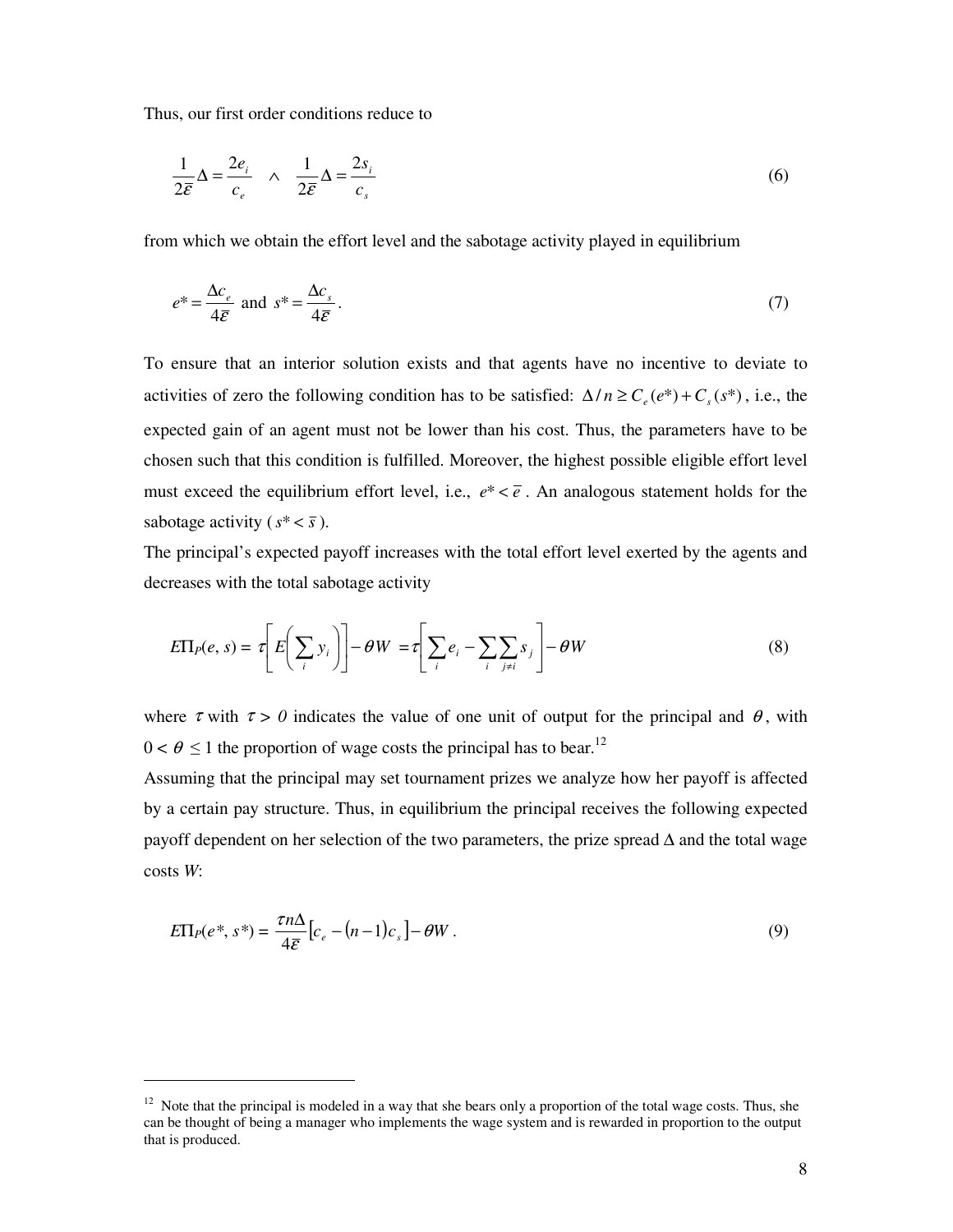The principal's payoff is *ceteris paribus* increasing respectively decreasing by  $\frac{n}{2} [c_e - (n-1)c_s]$ 4  $\frac{n}{\bar{\varepsilon}}\big|c_e - (n \frac{\tau n}{\tau}$   $[c_e - (n-1)c_s]$  with widening the prize spread. Additionally, wage costs of  $\theta W$  are deducted from her payoff.

If  $c_e > (n-1)c_s$  holds the principal's payoff increases with enlarging the prize differential for a given wage sum. This means that the output produced in equilibrium increases *ceteris paribus* with the prize spread as cost of effort is sufficiently below cost of sabotage. Thus, the additional output generated via productive effort is not overcompensated by additional sabotage activities. Finally, the principal's payoff is reduced by a fraction of the total sum of distributed wages.

In a subgame perfect equilibrium the principal anticipates the behavior of the agents and chooses a contract that maximizes her payoff. If the principal chooses full wage compression  $\Delta$  = 0 (*fixed wages*) rational and purely money-maximizing<sup>13</sup> agents should exert no activity at all. The subgame perfect equilibrium for our parameters is given in the next section.

# **IV. Experimental Design and Procedure**

We consider tournaments with  $n = 3$  agents and 1 principal. Table 1 depicts the design alternatives for the wage contracts. The principal chooses a wage sum  $W_i \in \{W_L = 300, W_H = 600\}^{14}$  and selects one of the five prize differentials  $\Delta_i$  with  $i = 0, \ldots, 4$ . A prize spread of zero is denoted by  $\Delta_0$ , i.e., all players receive the same wage irrespective of the output they have achieved. The other prize spreads are positive, i.e., there is one winner prize *M* and two loser prizes *m*. The principal is also allowed not to offer any contract at all which results in a payoff of zero for the principal as well as all agents in this round.

<sup>&</sup>lt;sup>13</sup> For an analysis with inequity averse players see GRUND and SLIWKA (2002) and DEMOUGIN and FLUET (2003).

 $14$  All payments and costs are given in "talers" which is the fictitious currency unit in the laboratory.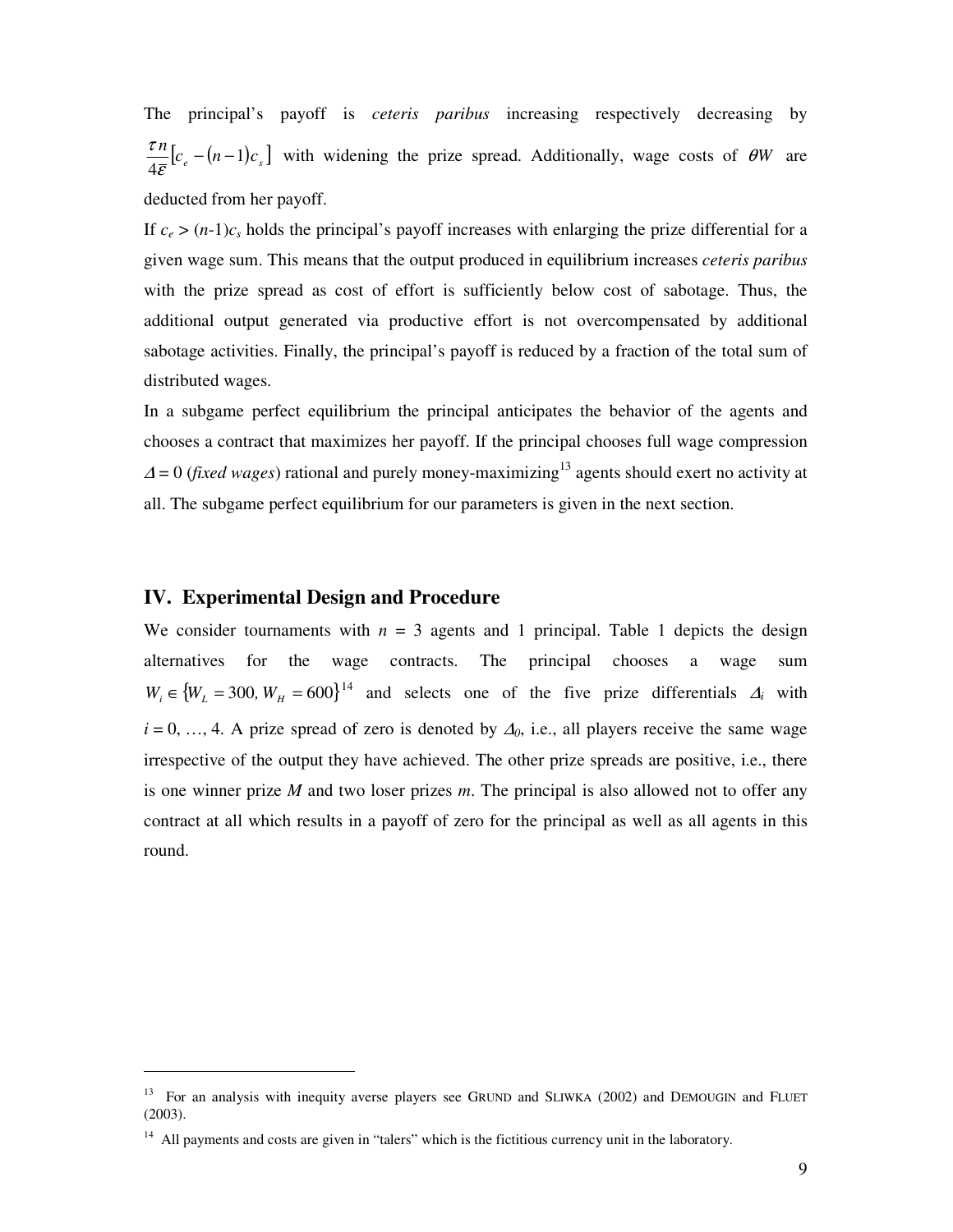|              | Prize differential<br>$\varDelta_i$ | Low wage level $W_L = 300$         |                  | High wage level $W_H = 600$        |                  |
|--------------|-------------------------------------|------------------------------------|------------------|------------------------------------|------------------|
| No Incentive | $\Delta_0=0$                        | Fixed wage with 100 for each agent |                  | Fixed wage with 200 for each agent |                  |
|              |                                     | Loser prize $m$                    | Winner prize $M$ | Loser prize $m$                    | Winner prize $M$ |
| Incentive    | $\Delta$ <sub>i</sub> = 48          | 84                                 | 132              | 184                                | 232              |
|              | $\Delta$ <sub>2</sub> = 96          | 68                                 | 164              | 168                                | 264              |
|              | $\Delta_3 = 144$                    | 52                                 | 196              | 152                                | 296              |
|              | $\Delta_4=192$                      | 36                                 | 228              | 136                                | 328              |

**Table 1**: Design alternatives of wage contract

Table 2 depicts the theoretic effort and sabotage predictions for a given contract. After having been informed about the offered wage contract, all agents *i* choose their effort level *e<sup>i</sup>* and their sabotage activity  $s_i$  simultaneously out of the following sets of integers:  $e_i \in \{0, ..., 100\}$ and  $s_i \in \{0, ..., 50\}$ . The random variable  $\varepsilon_i$  as one part of the output of agent *i* is uniformly distributed (i.i.d. for all agents) over the integer interval [-60, + 60]. We use the parameters  $c_e$  $= 70$  and  $c_s = 20$  which lead to the cost functions  $C_e(e_i) = e_i^2/70$  and  $C_s(s_i) = s_i^2/20$ . The sabotage activity is assumed to be more expensive than productive effort as agents must exert some effort to conceal their destructive activity. After each round all players observe the output of each agent, and the agents additionally are informed about the principal's payoff.

From standard tournament theory (LAZEAR and ROSEN 1981) and the theoretic prediction derived above we know that the agents' effort and sabotage choices should depend on the prize spread but not on the wage level. Table 2 shows that the parameters are chosen such that the output is increasing in widening the prize spread. The agent's payoff is decreasing in the prize spread because of the cost of increased effort and sabotage they exert. Thus, for a given wage sum an agent's payoff is highest in a fixed-wage contract.

The value  $\tau$  of one unit of output for the principal is set to  $\tau = 3$  and the cost parameter to  $\theta = 0.3$ . Given this parameters, in equilibrium the principal's payoff increases *ceteris paribus* with the prize differential, i.e., the principal prefers the incentive contract with the highest wage differential <sup>∆</sup>4. Furthermore, in a subgame perfect equilibrium the principal chooses the low wage level  $W_L$  =300 because she has to bear a proportion of the total wage costs.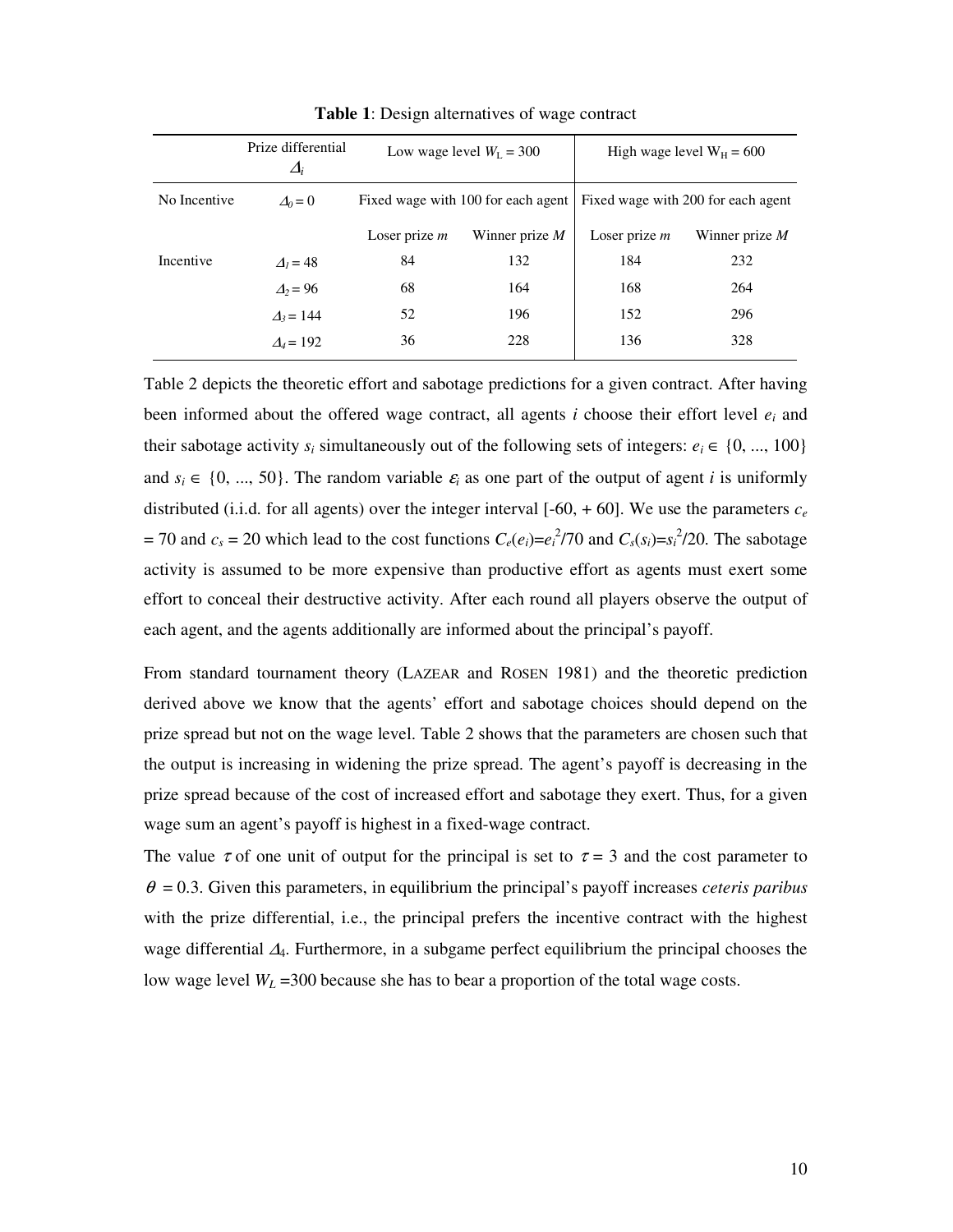|          | No Incentive<br>Incentive |            |            |            |            |
|----------|---------------------------|------------|------------|------------|------------|
|          | $\Delta_0$                | $\Delta_l$ | $\Delta_2$ | $\Delta$ 3 | $\Delta_4$ |
| Effort   | $\theta$                  | 14         | 28         | 42         | 56         |
| Sabotage | $\Omega$                  | 4          | 8          | 12         | 16         |
| Output   | $\Omega$                  | 6          | 12.        | 18         | 24         |

**Table 2**: Theoretic prediction for each wage contract

Two treatments are conducted which are based on the same experimental setting as described above. Whereas in the *baseline* treatment agents are not allowed to communicate to each other, in the *communication* treatment all participants in a group may send email messages to each other during the whole experimental session. The communication device is implemented similar to a chat forum where participants may post a message that are broadcasted to all other participants in the group.<sup>15</sup>

The experiment was conducted in the *Laboratory for Experimental Research* at the University of Bonn. All sessions were computerized and the software was developed by using RatImage (ABBINK and SADRIEH, 1995). In total 96 students of different disciplines were involved in the experiment – 72 take part as agents and 24 as principals. Every candidate was allowed to participate not more than in one session. We collected twelve independent observations for each treatment. After the instructions<sup>16</sup> participants were randomly and anonymously matched to groups of four. Additionally, one participant of each group was randomly and anonymously assigned the role of the principal. The other three took the part of the agents. The group matching was fixed for the whole experiment. A session consisted of 30 repetitions of the same tournament setting. The sessions lasted for about 1.5 to 2.5 hours. During the experiment the payoffs were given in "talers", and in the end they were converted into Euro by a previously known exchange rate of 200 talers per 1 Euro. All subjects were paid anonymously.

<sup>&</sup>lt;sup>15</sup> Note that this particular communication mode is prevalently used within organizations nowadays. Participants in the experiment, however, were not allowed to reveal their identity or to threaten each other or to agree upon side payments for the time after the experiment. This was ensured by monitoring the chat protocols during the experiment.

<sup>&</sup>lt;sup>16</sup> A translation of the instruction sheet can be found in the appendix. Original instructions in German are available from the authors upon request.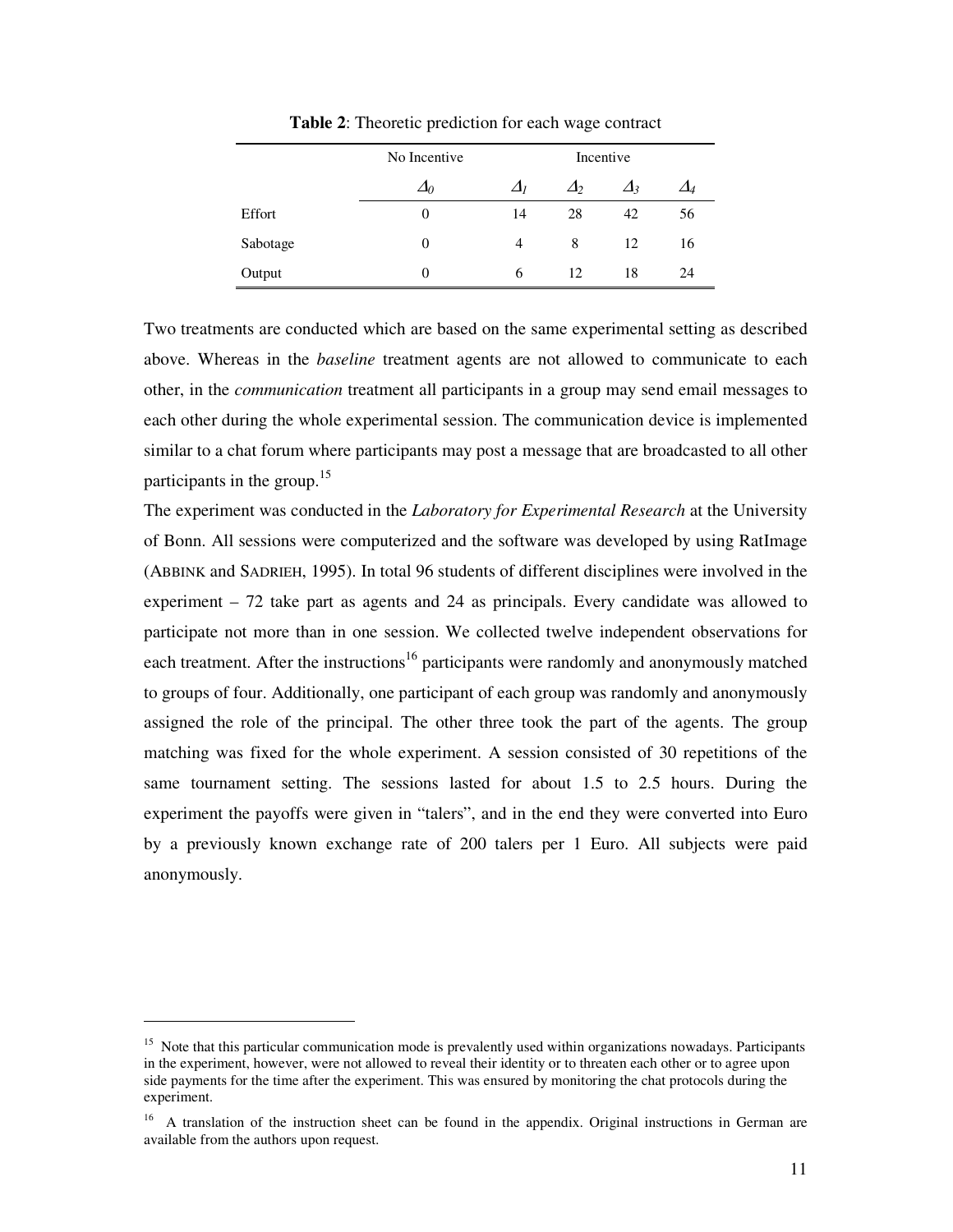# **V. Results**

# **A. Prize Differential**

Following the theoretic prediction output should be much higher if the contract provides incentives (positive wage dispersion) compared to a fixed-wage contract. Table 3 depicts average output<sup>17</sup> and behavior of agents in the experiment depending on wage dispersion.

|          | No Incentive  | <i>Incentives</i>               |            |          | Total average |               |       |
|----------|---------------|---------------------------------|------------|----------|---------------|---------------|-------|
|          | $\varDelta_0$ | Average of<br><i>Incentives</i> | $\Delta_I$ | $\Delta$ | $\Delta$      | $\varDelta_4$ |       |
| Output   | 17.59         | 18.57                           | 18.04      | 22.03    | 14.92         | 17.09         | 17.87 |
| Effort   | 24.92         | 41.23                           | 38.55      | 44.95    | 41.13         | 44.08         | 36.63 |
| Sabotage | 3.67          | 11.33                           | 10.25      | 11.46    | 13.10         | 13.50         | 9.38  |

**Table 3**: Output and behavior of agents depending on prize differential

If one compares the output in the incentive conditions with the no-incentive condition no difference can be found at a conventional significance level.

# **OBSERVATION A.1:** Output induced by fixed-wage contracts is similar to the output induced by incentive contracts*.*

Table 3 already indicates that average effort *and* average sabotage tend to increase with widening the prize differential. Compared to the theoretically predicted behavior effort and sabotage activities lie above the equilibrium level if one of the three lowest prize differentials is chosen.<sup>18</sup> Table 4 depicts the results of a linear regression with robust standard errors regarding the influence of the prize differential on effort and sabotage. The constant indicates the amount of activity exerted for full wage compression.

<sup>&</sup>lt;sup>17</sup> In order to base our results more closely on the observed behavior in the experiment, we derive the output directly from the chosen effort and sabotage activities for our analysis without taking into account the random component. The results are qualitatively the same if one includes the random draw to determine the output. Note that the expected value of the random component is zero.

<sup>18</sup> By using the Binomial test the null hypothesis can be weakly rejected in favor of the alternative hypothesis that the average values per prize differential per statistically independent group are more often above the equilibrium level than below at a level of significance of at least  $\alpha = .1$  (two-tailed).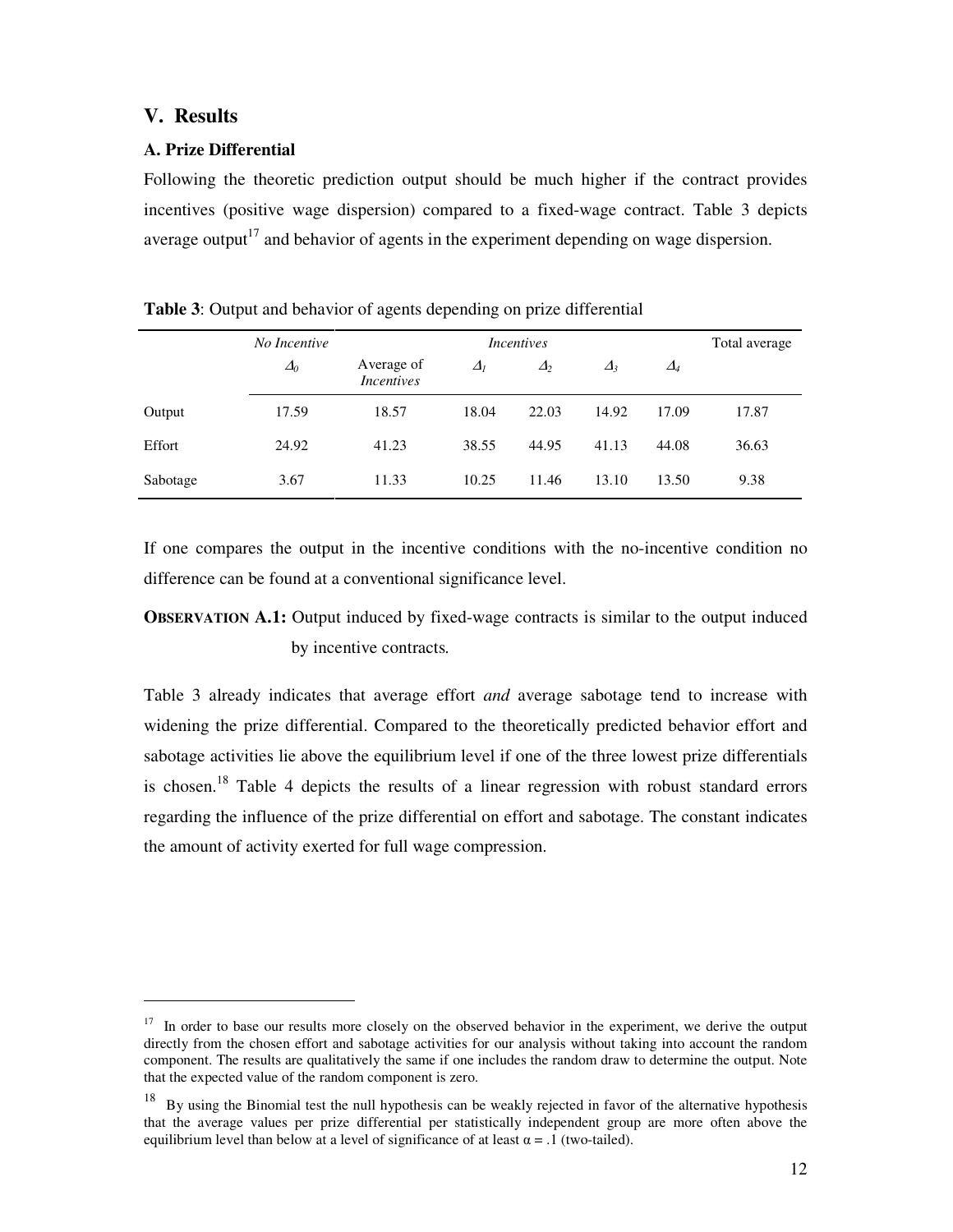| <b>Table 4</b> : Linear regression results – Baseline |                          |                          |  |  |
|-------------------------------------------------------|--------------------------|--------------------------|--|--|
| Dependent variable:                                   | Effort                   | Sabotage                 |  |  |
| Delta                                                 | $0.1036***$<br>(0.0245)  | $0.0500***$<br>(0.0857)  |  |  |
| Constant                                              | 28.0751***<br>(3.2806)   | 5.2551***<br>(1.1575)    |  |  |
|                                                       | $N = 981$<br>$p = 0.002$ | $N = 981$<br>$p = 0.000$ |  |  |
|                                                       | $R^2 = 0.06$             | $R^2 = 0.10$             |  |  |

Note: Numbers in parentheses are robust standard errors. \*\*\*, \*\*, \* denote significance at the 1%, 5%- and 10% level, respectively.

The influence of wage compression on the amount of effort and sabotage exerted is highly significant.

**OBSERVATION A.2:** Effort as well as sabotage are higher the higher the prize differential*.*

Obviously, agents respond to strengthened tournament incentives by intensifying both activities which is qualitatively in line with standard theory. However, sabotage increases to a greater extent than the productive effort and thus, the additional effort is corroded by additional sabotage.<sup>19</sup>

#### **B. Wage Sum**

In the vast majority of studies on tournament incentives only the prize differential is assumed to influence agents' behavior and not the absolute level of prizes.<sup>20</sup> Yet, a finding from many experimental studies has been well-established in recent years that the behavior of subjects can be driven by reciprocal fairness (e.g. FEHR, GÄCHTER, and KIRCHSTEIGER 1997). In this context, a selection of the high wage level could be interpreted as a "friendly" action of the principal towards the agents, and as a consequence, agents might intend to compensate the principal for the higher costs she has to bear.<sup>21</sup>

<sup>19</sup> The ratio of sabotage to effort exerted in equilibrium results directly from the cost parameters of both activities and is 2/7. Keeping this ratio constant a rise in both activity dimensions results in an increase in output. Our finding that output is not significantly different in the incentive conditions compared to the no-incentive situation indicates that more sabotage is exerted per effort, i.e., the ratio tends to be higher in case of incentive contracts than in contracts with fixed wages.

<sup>&</sup>lt;sup>20</sup> The effect of the level of prizes is empirically analyzed with data of golf tournaments in EHRENBERG and BOGNANNO (1990) and ORSZAG (1994). While EHRENBERG and BOGNANNO find that effort decreases with the prize level in later rounds of the tournament, ORSZAG argues that the prize level has no effect on the scores.

<sup>&</sup>lt;sup>21</sup> For a theoretical approach to the influence of the amount of wages on effort exerted see AKERLOF and YELLEN (1990). According to their "fair wage-effort hypothesis" effort is withdrawn if the wage received is lower than the wage that is perceived to be a fair wage.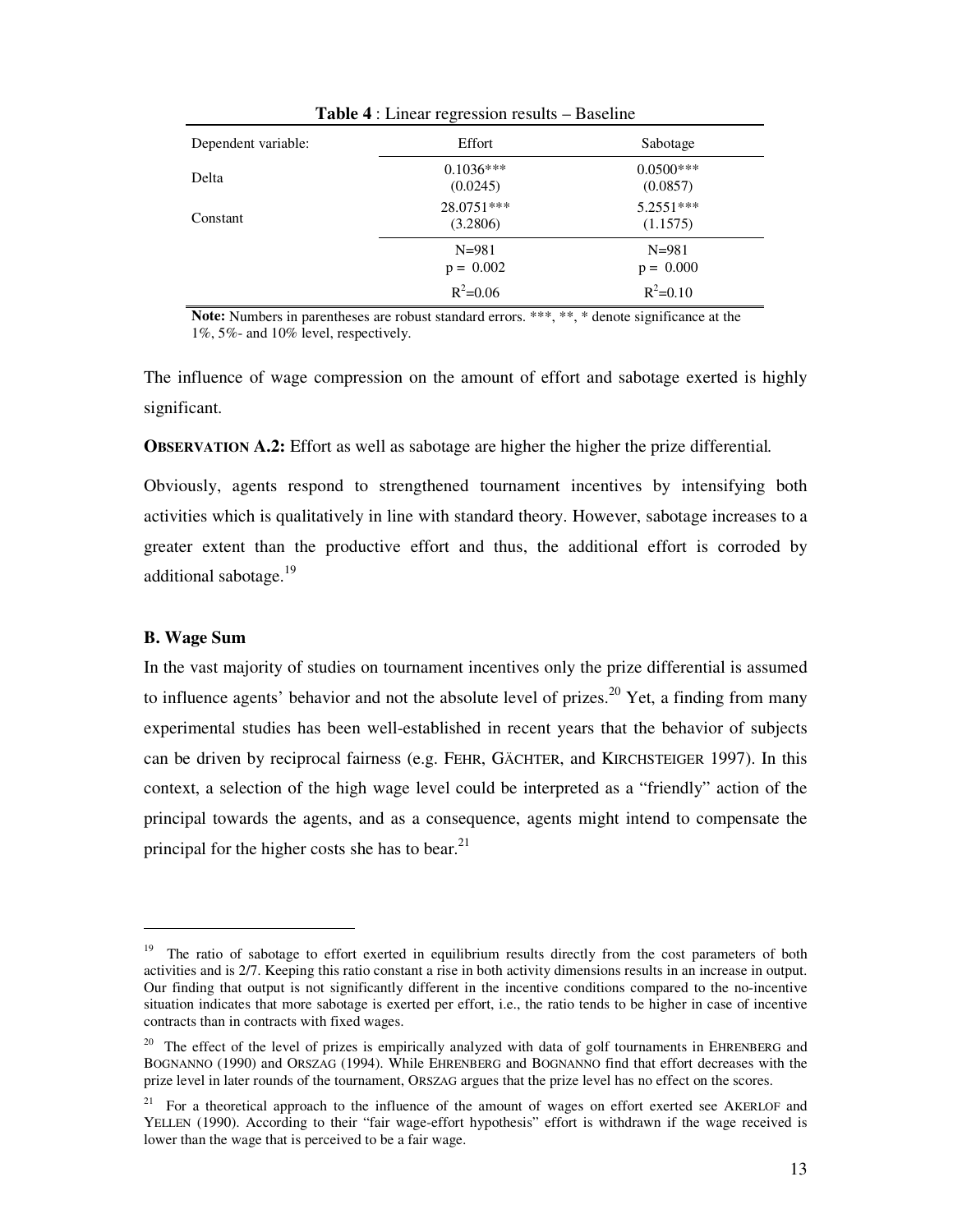|          | Average for low<br>wage level $W_L$ |       | Average for high<br>wage level $W_H$ |
|----------|-------------------------------------|-------|--------------------------------------|
| Output   | 16.07                               | -***  | 21.52                                |
| Effort   | 34.63                               | ∠**** | 43.08                                |
| Sabotage | 9.28                                | -***  | 10.78                                |

**Table 5** : Impact of wage sum

**Note:** \*\*\*\* and \*\*\* denote significance at the .5% and 1% level, respectively (Wilcoxon Signed Rank test, one-tailed).

Table 5 depicts the average results aggregated for each wage level and gives us our first result regarding the influence of the absolute wage level. An analysis of the output level shows that the effect of a higher wage sum is unambiguous:

**OBSERVATION B.1***:* The output is higher for contracts with a high wage sum than for contracts with a low wage sum.

Thus, agents seem to reciprocate on an increase in wage levels by generating more output.<sup>22</sup> Further analysis reveals that the wage sum has an effect on both activity dimensions:

**OBSERVATION B.2**: Effort and sabotage are higher for contracts with a high wage sum than for contracts with a low wage sum.

Since the net effect of a higher wage sum on output is unambiguous, we conclude that the sabotage is less increased by a higher wage sum than effort. $2<sup>3</sup>$ 

### **C. Communication**

In an additional treatment our experimental design allows the principal and the three agents to communicate with each other. If communication tends to increase overall efficiency in our tournaments, agents should exert lower sabotage activities but higher effort which would result in higher output. The principal on her part should select the higher wage sum.<sup>24</sup> We start by analyzing the observed output.

 $22$  The principal's payoff, however, does not significantly differ between situations with different wage levels. Thus, the positive effect of higher wage on output is canceled out by the higher wage payment.

 $2<sup>23</sup>$  The ratio of costs of sabotage to costs of effort is weakly significantly larger in the situations with the low wage level than with the high wage level (Wilcoxon Signed Rank test,  $\alpha = .01$ , one-tailed).

<sup>&</sup>lt;sup>24</sup> Exerting sabotage decreases the payoff of both types of players. The sum of effort of all players is multiplied by a surplus factor such that the sum of costs of effort of all agents does not exceed the additional gain for the principal. Finally, the principal does not have to bear full wage costs and thus, the selection of the high wage level increases the sum of payoffs.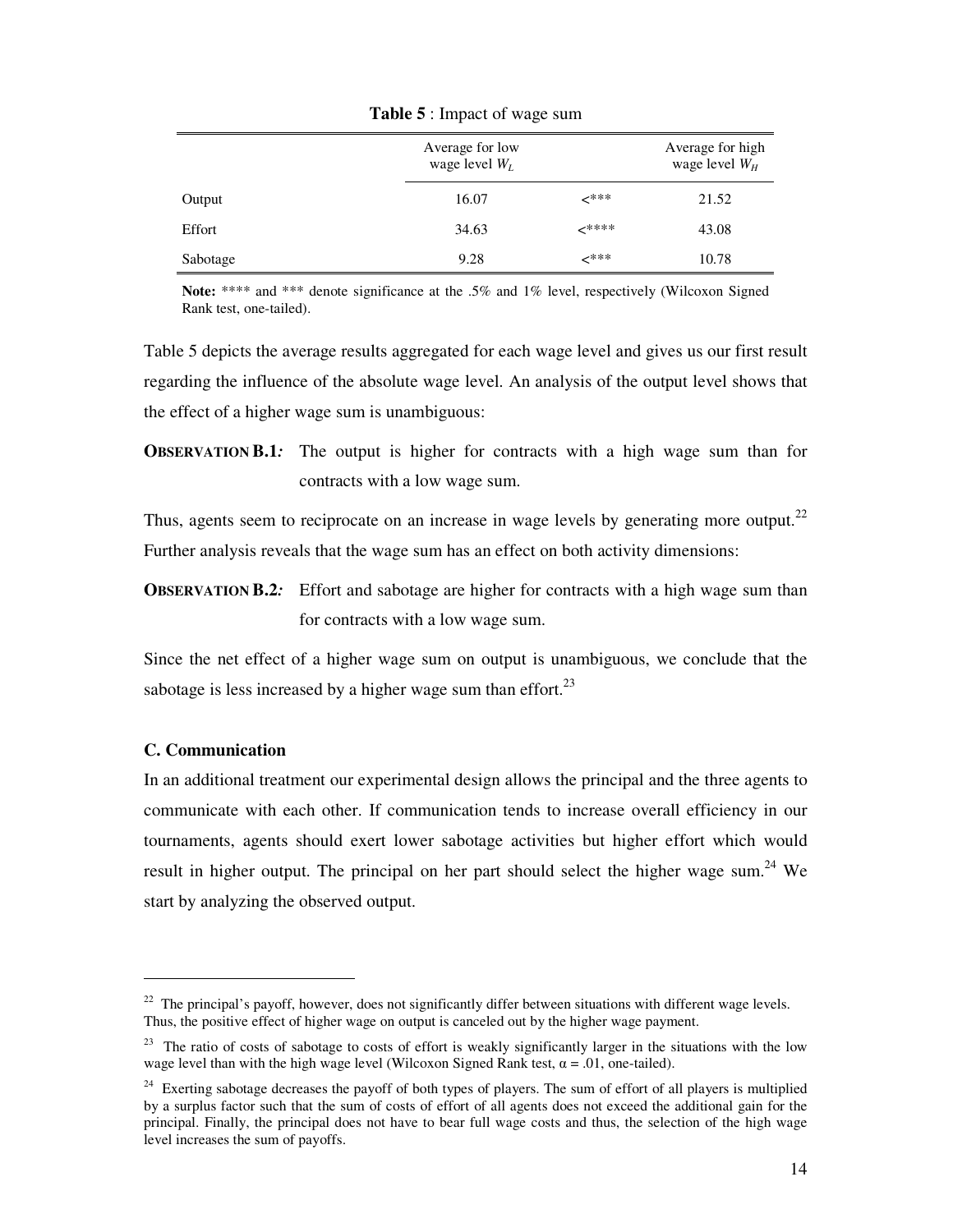**OBSERVATION C.1***:* In the *communication* treatment output is higher than in the *baseline* treatment.



**Figure 2**: Average output induced by a given contract in the *baseline* and the *communication* treatment

The output in the *communication* treatment is significantly higher than in the *baseline* treatment without communication (Mann-Whitney-U test,  $\alpha = .0001$ , one-tailed). For an illustration see Figure 2.

If one compares the activities exerted in both treatments the following result becomes evident:

**OBSERVATION C.2***:* In the *communication* treatment effort is slightly higher and sabotage is substantially lower than in the *baseline* treatment

The average effort in the incentive contracts as well as in the no-incentive contracts is weakly significantly higher in the *communication* treatment than in the *baseline* (both: Mann-Whitney-U test,  $\alpha = 0.1$ , one-tailed).<sup>25</sup> The destructive activity is even more distinctively influenced by the introduction of communication: The sabotage activity is highly significantly lower in the *communication* treatment than in the *baseline* treatment (incentive contracts:

<sup>&</sup>lt;sup>25</sup> Note that this result is probably due to the frequency of the high wage level (see below) which is selected more often in the *communication* treatment and which results - according to observation B.2 - in higher effort levels. Comparing the effort levels of both treatments aggregated for each wage level yields no significant result at a conventional level.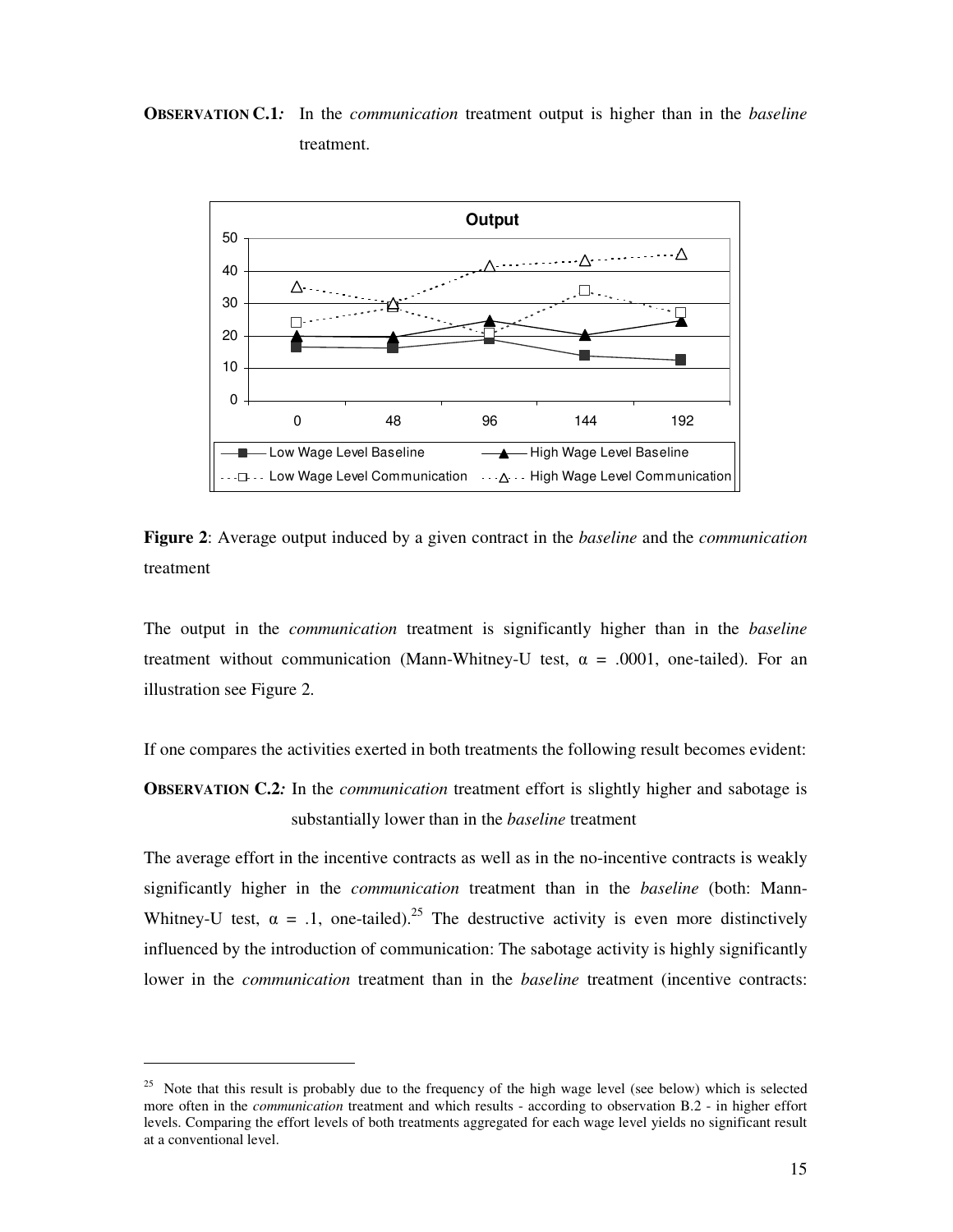Mann-Whitney-U test,  $\alpha = .1$ , one-tailed and fixed-wage contracts: Mann-Whitney-U test,  $\alpha =$ .01, one-tailed). $26$ 

Figure 3 shows the average effort and the average sabotage activity for a given contract. The results that are stated in subsection A. and B. are reflected by the figures and appear to be robust and in line with the behavior of agents in the *communication* treatment. 27



**Figure 3** : Average effort and sabotage induced by a given contract in the *baseline* and the *communication* treatment

The question arises which type of contract is preferred by the principal. Figure 4 depicts the relative frequency of each wage contract in the *baseline* as well as in the *communication* treatment. Confirming our hypothesis regarding an overall increase of efficiency, we can state

<sup>&</sup>lt;sup>26</sup> Comparing the wage contracts aggregated for each wage level the sabotage activity is also significantly lower with communication (low wage level: Mann-Whitney-U test,  $\alpha = .05$ , one-tailed and high wage level: Mann-Whitney-U test,  $\alpha = .01$ , one-tailed).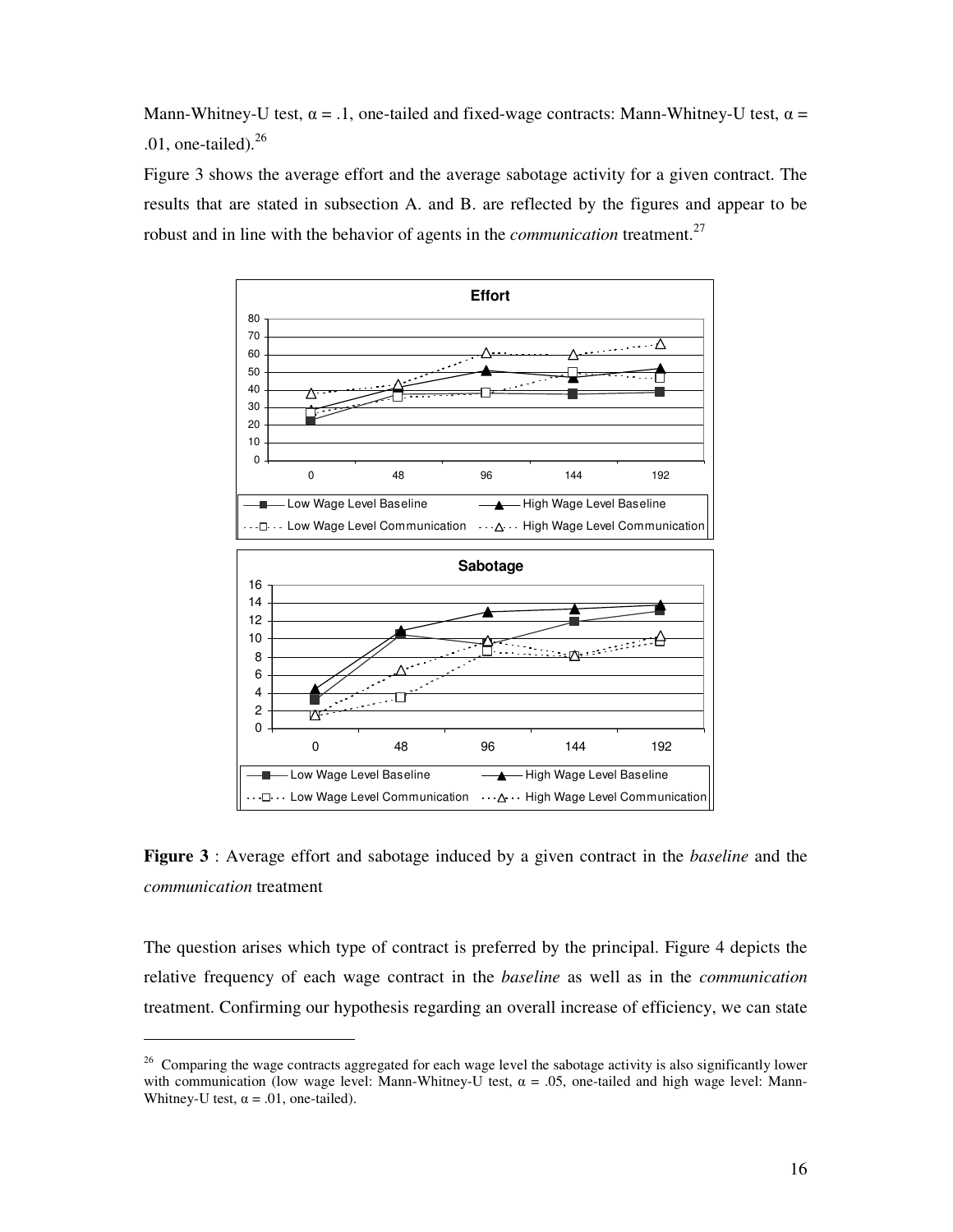that the principal chooses contracts with the high wage level significantly more often in the *communication* treatment than in the *baseline* treatment (Mann-Whitney-U test,  $\alpha = .001$ , onetailed). Moreover, fixed-wage contracts are more frequently chosen in the *communication* treatment than in the *baseline* (Mann-Whitney-U test,  $\alpha = .01$ , one-tailed).

**OBSERVATION C.3:** In the *communication* treatment the principal selects more frequently wage contracts with the high wage level and no-incentive contracts with fixed wages than in the *baseline* treatment.

 $27$  The statistical analysis of the communication treatment yields the same results as described in subsections A und B.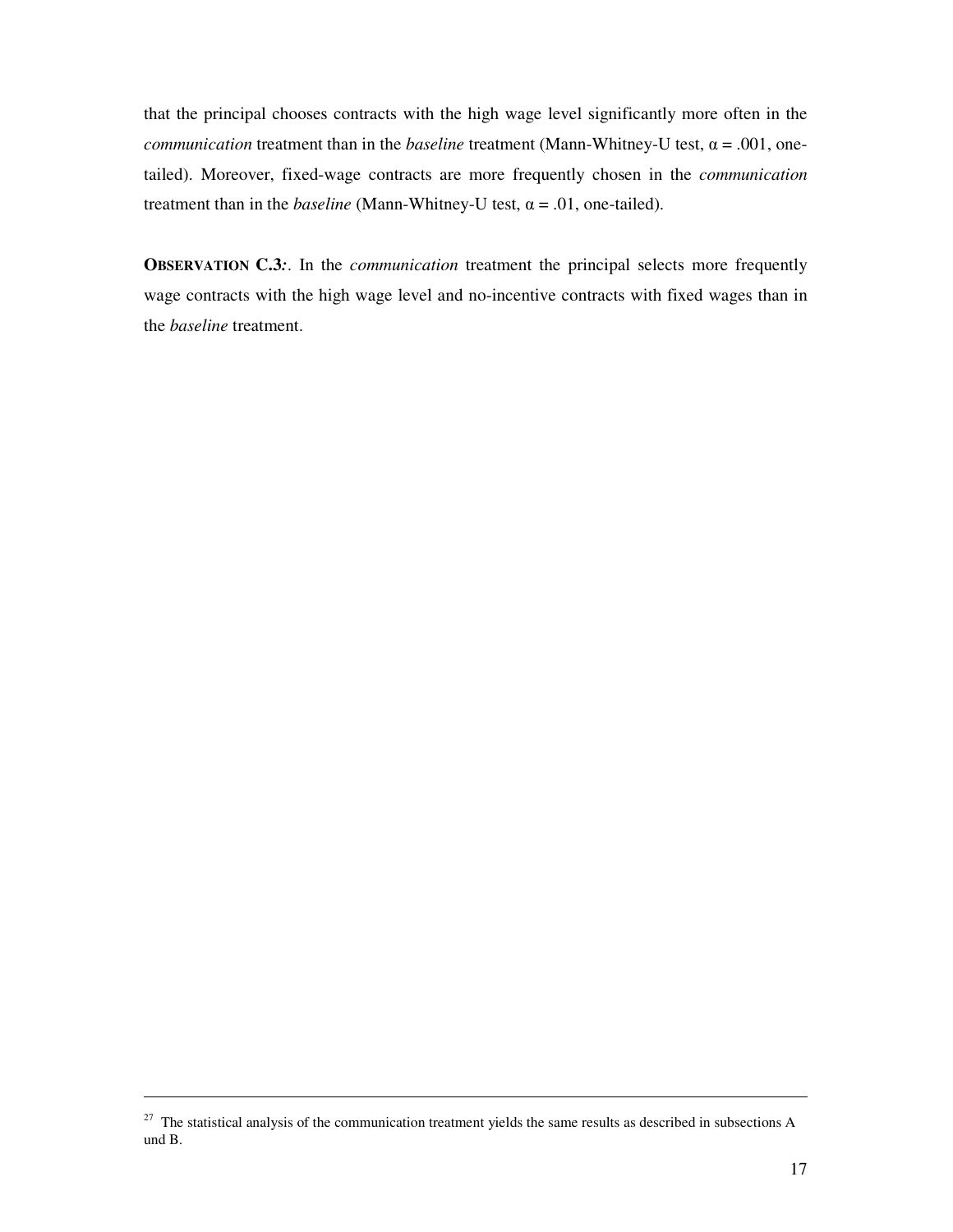

**Figure 4**: Relative frequency of wage contracts for low and high wage level

0%

10%

20%

Figure 4 shows that the no-incentive contract implementing fixed wages with the high wage level is selected in almost half of all situations (49.17%) in the *communication* treatment and is by far the most frequently selected contract. In the *baseline* treatment no particular contract is outrageously frequently implemented by the principal although in the subgame perfect equilibrium the contract with the low wage level and the highest prize differential should be selected.

0 1 2 3 4

**□ Communication** Baseline

Analyzing the discussion patterns in the *communication* treatment reveals that agents in most groups ask the principal to choose the high wage level with fixed wages. Agents are offering a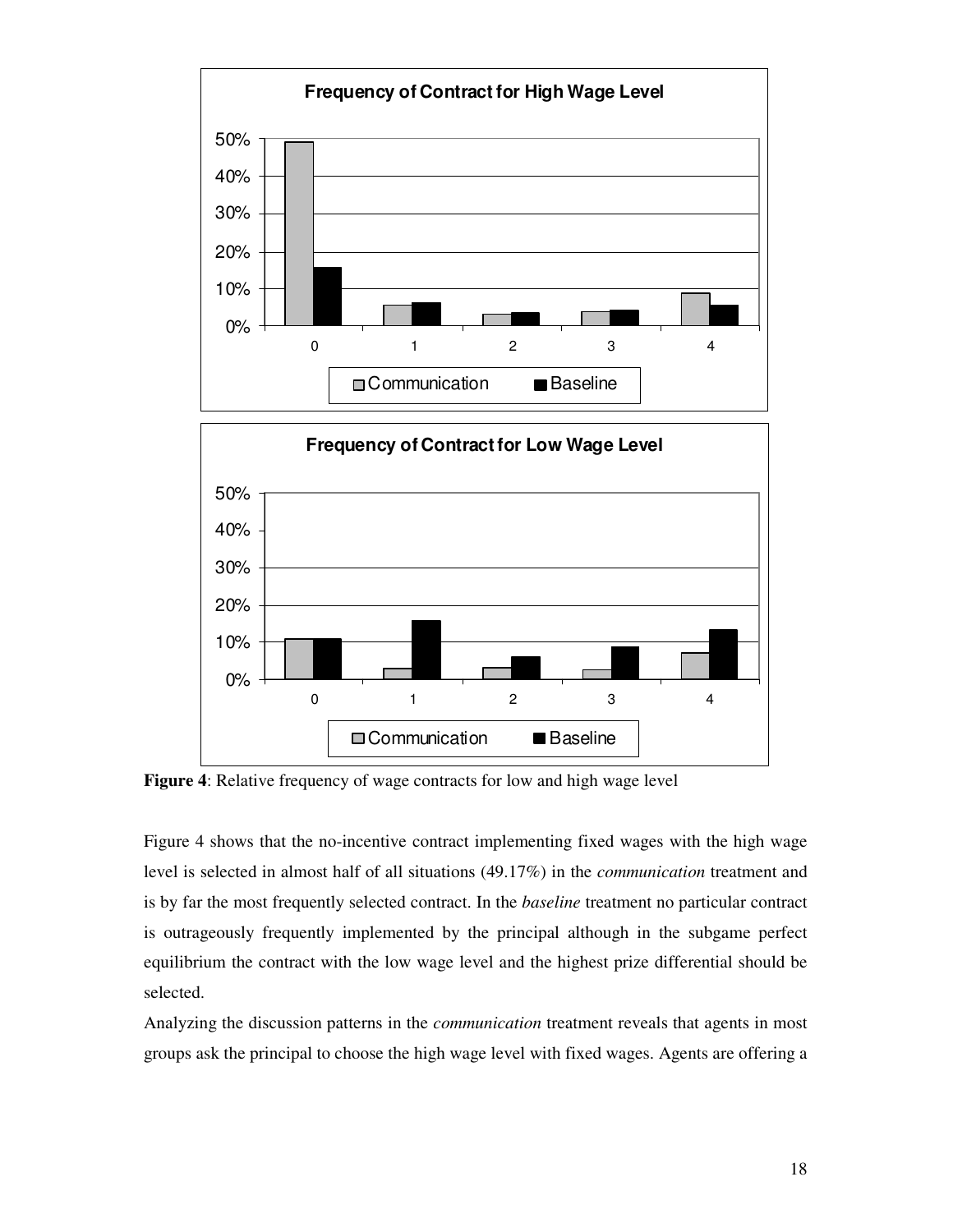high effort level in return and to exert no sabotage activity.<sup>28</sup> The principal and agents bargain for the effort level that yields a "fair" outcome for both parties, i.e., equal payoffs for both types of players in the end.<sup>29</sup> Comparing the payoffs yielded by the principal with those by the agents no significant difference can be found in the *communication* treatment while agents earn significantly more than the principals in the *baseline* treatment (Wilcoxon Signed Rank test,  $\alpha$  = .01, one-tailed).<sup>30</sup> Aggregated over all contracts both types of players earn significantly more in the *communication* treatment than in the *baseline* treatment (principal: Mann-Whitney-U test,  $\alpha = .001$ , one-tailed and agents: Mann-Whitney-U test,  $\alpha = .05$ , onetailed). In many groups the excellent "teamwork" is praised in the end, and participants express their gratefulness to the other players in their group.<sup>31</sup>

# **VI. Conclusion**

Pay for individual merit that is linked to relative performance evaluation suffers from a severe drawback: agents may deteriorate the other agents' performance to improve their own relative position, i.e., they can sabotage each other. In real-world organizations data on sabotage can barely be collected as this destructive activity is strictly forbidden. Therefore, in this study the problem is tackled by an experimental approach. We focus on a situation where a principal and several agents interact: The principal commits herself to a wage contract specifying the wage level and wage dispersion, i.e., she may select fixed wages implying no incentives or a variety of competitive tournament incentives differing in the prize spread.

Standard tournament theory can be confirmed with regard to the impact of the prize differential: activities in both dimensions are intensified with augmenting the wage dispersion which intensifies competition among agents. However, sabotage increases to a greater extent.

<sup>&</sup>lt;sup>28</sup> This agreement is quite stable in most groups although a single agent often acts as a free-rider and exerts no effort at all or only very low efforts.

<sup>&</sup>lt;sup>29</sup> Approximately equal payoffs are achieved by both types of players if agents choose an effort level of 20 and no sabotage in the condition with the low wage level and an effort level of 40 and no sabotage if the high wage level is selected. In those groups that bargain for the effort level the sabotage activity is chosen to be zero in almost each round. Only in groups where communication is not focused on particular strategies of the game higher sabotage activities are exerted. For evidence of inequity aversion from experiments and an approach to model this social preferences see FEHR and SCHMIDT (1999) and BOLTON and OCKENFELS (2000).

<sup>&</sup>lt;sup>30</sup> In the subgame perfect equilibrium agents earn much less than the principal.

<sup>&</sup>lt;sup>31</sup> Interestingly, sabotage is also significantly reduced if we frame the instructions. In an additional *framing* treatment we replace the neutral language used in the *baseline* treatment by providing the participants with a employer-employee context. Whereas in the *baseline* treatment participants choose e.g. a "number A" and a "number B" participants in the *framing* treatment are assigned the role of an "employer" or an "employee" who chooses "effort" and "sabotage" after the "employer" has committed herself to a certain "wage contract". Thus, the context of an employer-employee relationship with the explicit term "sabotage" may lower destructive activities. Besides a lower sabotage activity all results reported from the *baseline* treatment can be confirmed for the *framing* treatment.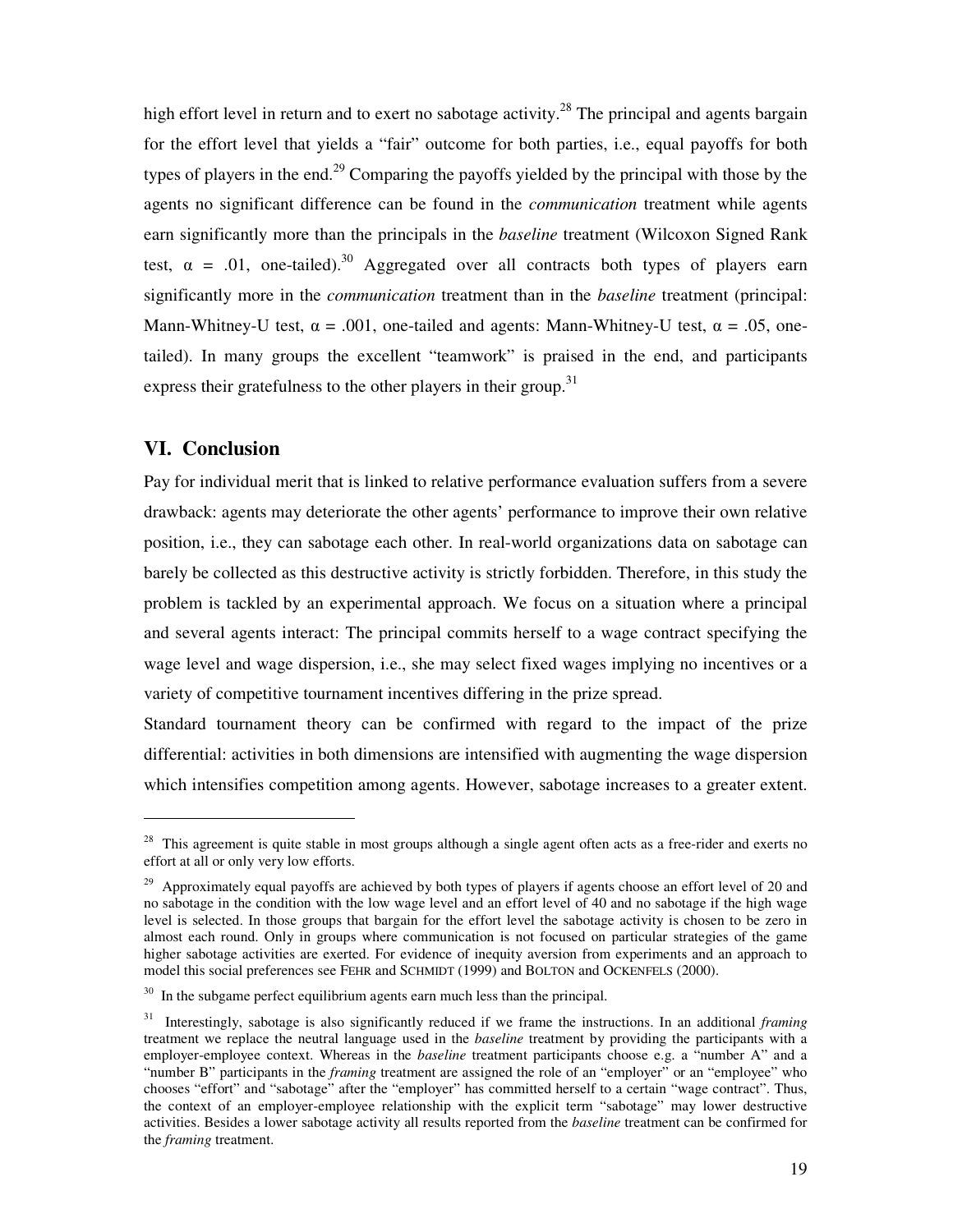The obtained output reflects the result of the activities in both dimensions and is, as a consequence, not increasing with stronger incentives. Interestingly, fixed wages induce a positive output that is well above the game theoretic prediction.

If the principal commits herself to a high wage level agents increase both activities such that output increases. This observation points to a reciprocal relationship among principal and agents. Finally, if communication is allowed the principal's favorite wage contracts implement high fixed wages. Yet, both – principal and agents – earn significantly more in the communication treatment than in the *baseline* treatment and additionally yield approximately equal payoffs. Obviously, the communication device enables the players to form an implicit contract by agreeing on a certain amount of effort and almost no sabotage activity in most groups.

To conclude, our results indicate that in our context fixed-wage contracts appear to be more preferable than predicted and as least as good as incentive contracts. The reciprocal relationship is triggered by the principal's decision to offer high wages and the opportunity to communicate. Destructive activities are clearly decreased by the introduction of communication in all wage contracts. Regarding the heated debate on relative performance evaluation in organizations our study sheds some light on the question whether the fostered competition among employees is profitable for a company in all instances. If sabotage is easy this in fact might not be the case. Our results indicate that if an implicit agreement on behavior exists that can be enforced, e.g. via open communication or via some form of "corporate culture" the implementation of no-incentive contracts might be quite successful.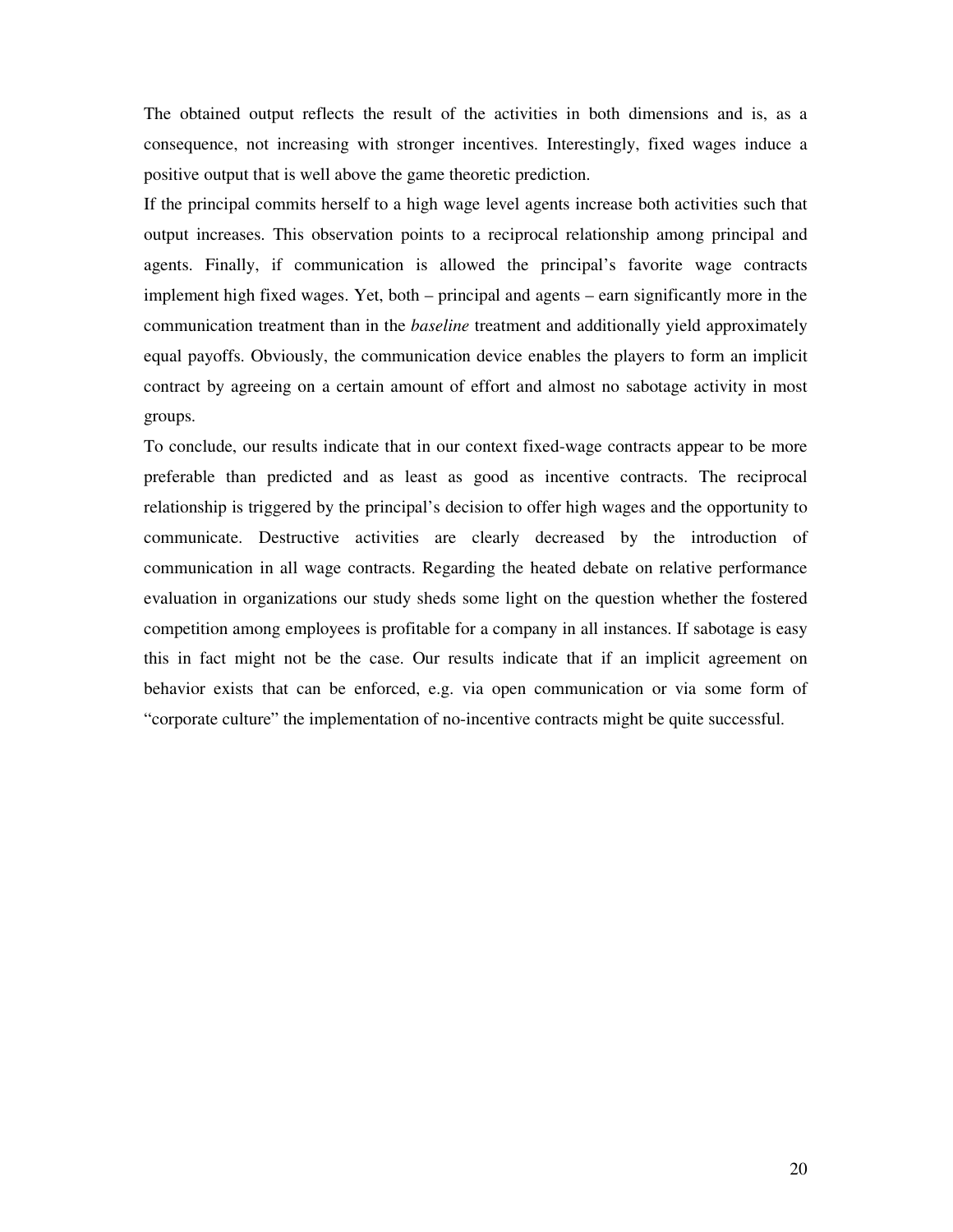#### **References**

- ABBINK, Klaus and Abdolkarim SADRIEH (1995) RatImage Research Assistance Toolbox for Computer-Aided Human Behavior Experiments. *SFB Discussion Paper B-325*, University of Bonn.
- AKERLOF, George A. and Janet L. YELLEN (1990) The Fair Wage-Effort Hypothesis and Unemployment. *The Quarterly Journal of Economics 105 (2)*, 255-283.
- BEWLEY, Truman (1999) Why Wages Don't Fall During a Recession. Harvard University Press.
- BECKER, Brian E. and Mark A. HUSELID (1992) Incentive Effects of Tournament Compensation Systems. *Administrative Science Quarterly 37*, 336-350.
- BOLTON, P. and OCKENFELS, A. (2000) ERC A Theory of Equity, Reciprocity and Competition. *American Economic Review 90,* 166-193.
- BOYLE, Matthew (2001) Performance Reviews: Perilous Curves Ahead. *Fortune*, 15 May 2001.
- BROSIG, J., OCKENFELS, A. and WEIMANN, J. (2003) The Effect of Communication Media on Cooperation. *German Economic Review 4 (2)*, 217-241.
- BULL, Clive, Andrew SCHOTTER, and Keith WEIGELT (1987) Tournaments and Piece Rates: An Experimental Study. *Journal of Political Economy 95*, 1-33*.*
- CAMERER, Colin (2003) Behavioral Game Theory. Princeton University Press*.*
- CHARNESS, Gary (2000) Responsibility and effort in an experimental labor market. *Journal of Economic Behavior and Organization 42*, 375-384.
- CHARNESS, G. and DUFWENBERG, M. (2002) Promises and Partnership. *Discussion Paper*, University of California and University of Stockholm.
- CRAWFORD, V. (1998) A Survey of Experiments on Communication via Cheap Talk. *Journal of Economic Theory 78,* 286-298.
- DEMOUGIN, Dominique and Claude FLUET (2003) Inequity Aversion in Tournaments. *Discussion Paper*, Humboldt University Berlin.
- DRAGO, Robert W. and Gerald T. GARVEY (1998) Incentives for Helping on the Job. Theory and Evidence, *Journal of Labor Economics 16(1)*, 1-15.
- DUFWENBERG, Martin and Georg KIRCHSTEIGER (2000) Reciprocity and Wage Undercutting. *European Economic Review 44*, 1069-1078.
- EHRENBERG, Ronald G. and Michael L. BOGNANNO (1990a) The Incentive Effects of Tournaments Revisited: Evidence from the European PGA Tour. *Industrial and Labor Relations Review 43*, 74-88.
- EHRENBERG, Ronald G. and Michael L. BOGNANNO (1990b) Do Tournaments Have Incentive Effects? *Journal of Political Economy 98*, 1307-24.
- ERIKSSON, Tor (1999) Executive Compensation and Tournament Theory: Empirical Tests on Danish Data. *Journal of Labor Economics 17(2)*, 262-280.
- FALK, Armin and Ernst FEHR (2003) Why Labour Market Experiments? *Labour Economics 10*, 399-406.
- FALK, Armin and Ernst FEHR (in progress) The Power and Limits of Tournament Incentives.
- FALK, Armin, Ernst FEHR, and Urs FISCHBACHER (2000) Testing Theories of Fairness Intentions Matter. *Working Paper No. 63*, University of Zurich.
- FALK, Armin and Simon GÄCHTER (2002) Reputation and Reciprocity: Consequences for the Labor Relation. *Scandinavian Journal of Economics 104 (1)*, 1-27.
- FEHR, Ernst, Georg KIRCHSTEIGER, Arno RIEDL (1993) Does Fairness prevent Market Clearing? An Experimental Investigation. *Quarterly Journal of Economics 108 (2)*, 437-460.
- FEHR, Ernst, Simon GÄCHTER and Georg KIRCHSTEIGER (1997) Reciprocity as a Contract Enforcement Device: Experimental Evidence. *Econometrica 64 (4)*, 833-860.
- FEHR, E. and SCHMIDT, K. (1999) A Theory of Fairness, Competition, and Cooperation. *Quarterly Journal of Economics 114,* 817-868.
- FRANK, ROBERT H. and Philip COOK (1995) The Winner-Take-All Society. Free Press.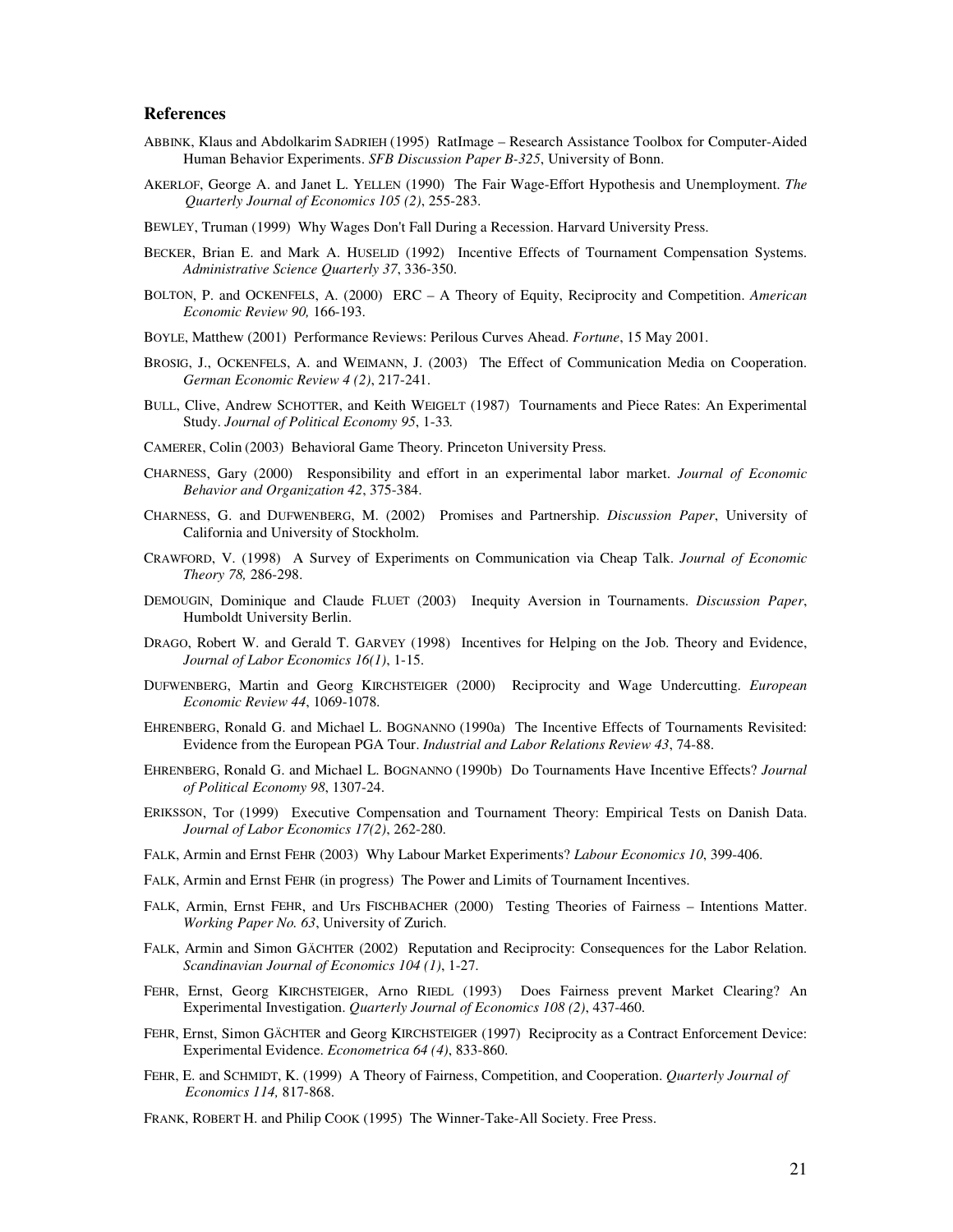- GÄCHTER, S. and FEHR, E. (1999) Collective Actions as a Social Exchange. *Journal of Economic Behavior and Organization 39,* 341-369.
- GARICANO, Luis and Ignacio PALACIOS-HUERTA (2000) An Empirical Examination of Multidimensional Effort in Tournaments. Discussion Paper University of Chicago.
- GIBBONS, Robert (1998) Incentives in Organizations. *Journal of Economic Perspectives 12* (Fall 1998), 115- 132.
- GREEN, Jerry R. and Nancy L. STOKEY (1983) A Comparison of Tournaments and Contracts. *Journal of Political Economy 91*, 349-64.
- GRUND, Christian and Dirk SLIWKA (2002) Envy and Compassion in Tournaments. *IZA Discussion Paper No. 647*.
- HARBRING, Christine and Bernd IRLENBUSCH (2003a) An Experimental Study on Tournament Design. *Labour Economics 10(4)*, 443-464.
- HARBRING, Christine and Bernd IRLENBUSCH (2003b) Incentives in Tournaments with Endogenous Prize Selection. *mimeo*.
- HARRINGTON, Joseph Jr. and Greg D. Hess (1996) A Spatial Theory of Positive and Negative Campaigning. *Games and Economic Behavior 17*, 209-29.
- KAGEL, J. H. and ROTH, A. E. (1995) (eds.) Handbook of Experimental Economics. Princeton.
- KONRAD, Kai (2000) Sabotage in Rent-seeking contests. *Journal of Law, Economics and Organizations 16 (1)*,. 155-165.
- KRÄKEL, Matthias (2000) Relative Deprivation in Rank-Order Tournaments. *Labour Economics 7*, 385-407.
- LAZEAR, Edward P. (1989) Pay Equality and Industrial Politics. *Journal of Political Economy 97*, 561-80.
- LAZEAR, Edward P. (1999) Personnel Economics: Past Lessons and Future Directions Presidential Address to the Society of Labor Economists. *Journal of Labor Economics 17(2)*, 199-236.
- LAZEAR, Edward P. and Sherwin H. ROSEN (1981) Rank-Order Tournaments as Optimum Labor Contracts. *Journal of Political Economy 89*, 841-64.
- LYNCH, Jim and Jeffrey S. ZAX (1998) Prizes, Selection and Performance in Arabian Horse Racing. *Discussion Paper,* University of Colorado.
- MAIN, Brian G.M., Charles A. O'REILLY III, and James WADE (1993) Top Executive Pay: Tournament or Teamwork? *Journal of Labor Economics 11(4)*, 606-28.
- MOOD, Alexander M., Franklin A. GRAYBILL, and Duane C. BOES (1974) Introduction to the Theory of Statistics. 3rd Edition. McGraw-Hill.
- MURPHY, Kevin J. (1992) Performance Measurement and Appraisal: Motivating Managers to Identify and Reward Performance. William J. Bruns Jr. (ed.) Performance Measurement, Evaluation, and Incentives. Harvard Business School Press.
- NALBANTIAN, Haig R. and Andrew SCHOTTER (1997) Productivity under Group Incentives: An Experimental Study. *American Economic Review 87*, 314-41.
- NALEBUFF, Barry J. and Joseph E. STIGLITZ (1983) Prizes and Incentives: Towards a General Theory of Compensation and Competition. *Bell Journal of Economics 14*, 21-43.
- O'KEEFFE, Mary, W. Kip VISCUSI, and Richard J. ZECKHAUSER (1984) Economic Contests: Comparing Reward Schemes. *Journal of Labor Economics 2* (January 1984), 27-56.
- ORBELL, J. M., DAWES, R. M. and VAN DE KRAGT, A. J. C. (1988) Explaining Discussion-Induced Cooperation. *Journal of Personality and Social Psychology 54,* 811-819.
- ORRISON, Alannah, Andrew SCHOTTER, and Keith WEIGELT (1997) On The Design of Optimal Organizations Using Tournaments: An Experimental Examination. *Discussion Paper*, New York University.
- ORSZAG, Jonathan M. (1994) A New Look at Incentive Effects and Golf Tournaments. *Economics Letters 46*, 77-88.
- OSTROM, E. and WALKER, J.M. (1991) Communication in a Commons: Cooperation without External Enforcement. *Laboratory Research in Political Economy*, 287-322.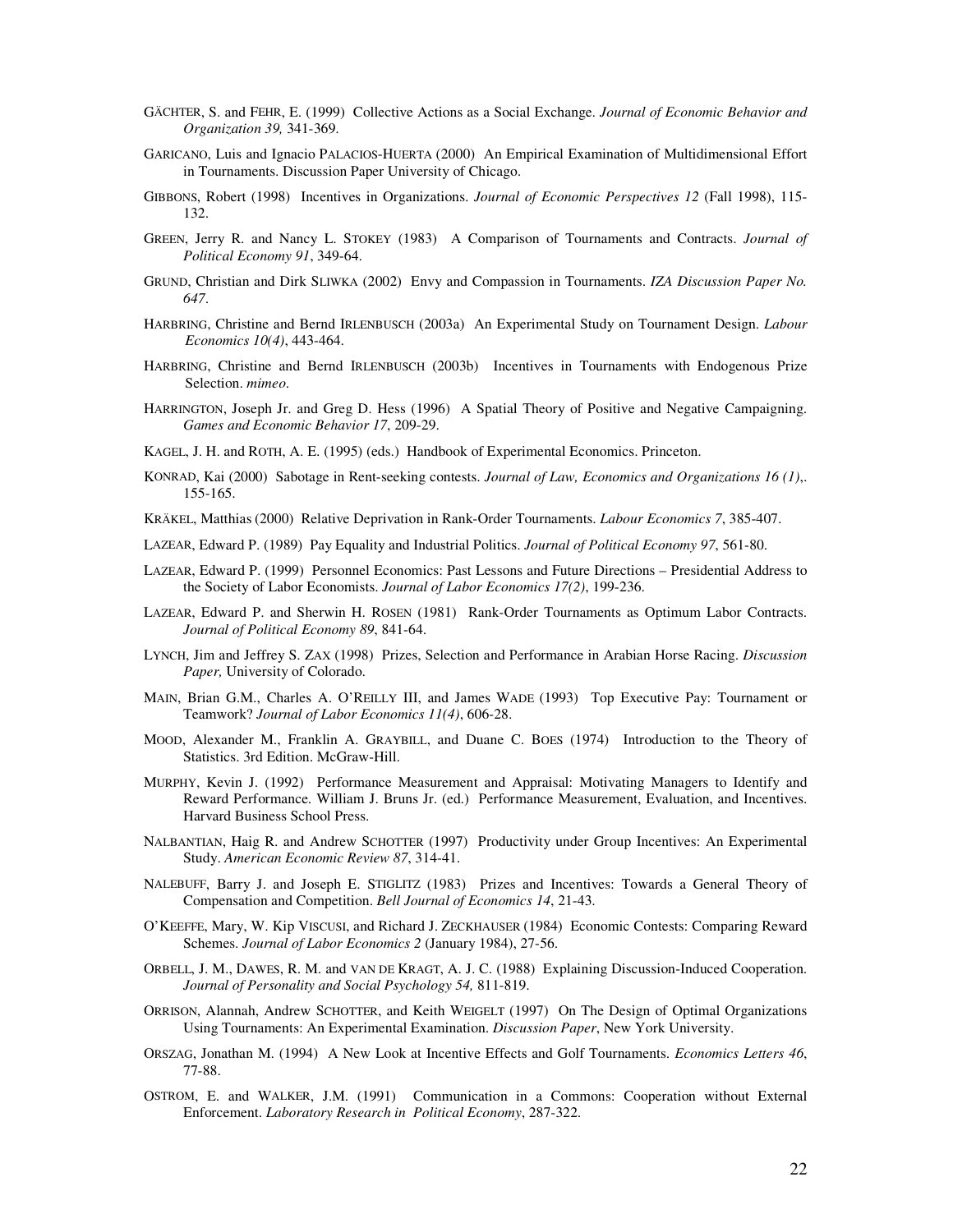- PFEFFER, Jeffrey and Robert I. SUTTON (1999). The Knowing-Doing Gap: How Smart Companies Turn Knowledge into Action. Harvard Business School Press, Cambridge.
- PRENDERGAST, Canice (1999) The Provision of Incentives in Firms. *Journal of Economic Literature 37*, 7-63.
- ROSEN, Sherwin H. (1986) Prizes and Incentives in Elimination Tournaments. *American Economic Review 76*, 701-15.
- SALLY, D. (1995) Conversation and Cooperation in Social Dilemmas: a Meta-Analysis of Experiments from 1958 to 1992. *Rationality and Society (7)*, 58-92.
- SCHOTTER, Andrew and Keith WEIGELT (1992) Asymmetric Tournaments, Equal Opportunity Laws, and Affirmative Action: Some Experimental Results. *Quarterly Journal of Economics 107*, 511-39.
- SKAPERDAS, Stergios and Bernard GROFMAN (1995) Modeling Negative Campaigning. *American Political Science Review 89*, 49-61.
- VAN DIJK, Frans, Joep SONNEMANS, Frans VAN WINDEN (2001) Incentive Systems in a Real Effort Experiment. *European Economic Review 45*, 187-214.
- WEIGELT, Keith, Janet DUKERICH and Andrew SCHOTTER (1989) Reactions to Discrimination in an Incentive Pay Compensation Scheme: A Game-Theoretic Approach. *Organizational Behavior and Human Decision Processes 44*, 26-44.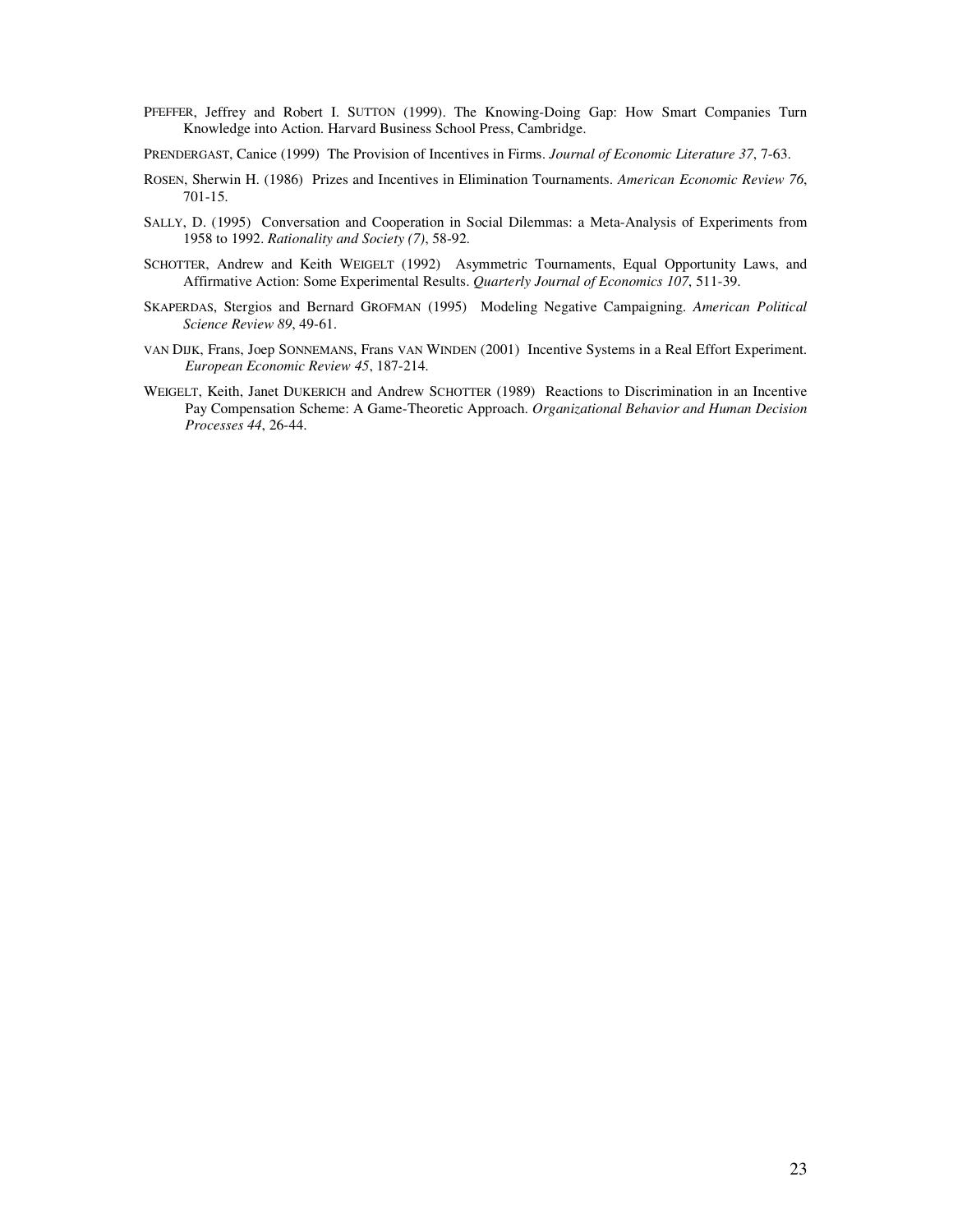# **Appendix: Marginal Probabilities of Winning**

We show that given our assumptions in a symmetric equilibrium the marginal probabilities of winning depend only on the size of the interval from which the random component in the production function is drawn. In what follows we concentrate on the marginal probability regarding the chosen effort level. Let  $\lambda n$  be the number of winner prizes ( $0 < \lambda < 1$ ), i.e., agents with the  $(1 - \lambda)$ *n*th lowest output or less receive the loser prize. In a symmetric Nash equilibrium each competitor of agent  $i$  will choose the same effort level  $e^*$  and the same sabotage level *s\**. Therefore, agent *i* will receive the winner prize if her output is higher than the  $(1 - \lambda)$ *n*th lowest output of the other  $(n - 1)$  workers, i.e., if  $e_i + \varepsilon_i - (n - 1) s^* > e^* - s_i - (n - 1) s^*$  $(-2)$   $s^* + \hat{\varepsilon}$  with  $\hat{\varepsilon}$  as the  $(1 - \lambda)$ *nth* lowest of  $(n - 1)$  order statistics.

The probability for this event is  $Pr{X < e_i - e^* - (n-1) s^* + s_i + (n-2) s^*}$  =  $F_X(e_i - e^* + s_i - s^*)$  with  $X := \hat{\varepsilon} - \varepsilon_i$  and  $F_X(\cdot)$  as the distribution function of *X*. Agent *i* maximizes her expected payoff  $E\Pi_i(e_i) = m + \Delta F_X(e_i - e^* + s_i - s^*) - C_e(e_i) - C_s(s_i)$ . From the assumption of a symmetric equilibrium ( $e_i = e^*$  and  $s_i = s^*$  for  $j = 1, \ldots, n$ ) it follows that the equilibrium effort is characterized by  $C_e$ <sup>*i*</sup>( $e$ +) =  $\Delta f_X$ (0) and  $C_s$ <sup>*i*</sup>( $s$ +) =  $\Delta f_X$ (0) with  $f_X$ (·) =  $F'_{X}$ (·) as *X*'s density function. This leads to  $e^* = C_e^{(-1)}(\Delta f_X(0))$  as well as  $s^* = C_s^{(-1)}(\Delta f_X(0))$  with  $C^{(-1)}(\cdot)$  as the inverse function of the marginal cost function (note that  $C_e^{(-1)}(\cdot)$  and  $C_s^{(-1)}(\cdot)$  are linearly increasing). In order to obtain the equilibrium effort it remains to derive the explicit probability  $f_X(0)$ .

Let  $F(\varepsilon_i)$  and  $f(\varepsilon_j)$  be the distribution function and the density function of each of the  $j = 1, \ldots, n$  i.i.d. random components  $\varepsilon_j$ . The density function of the  $(1 - \lambda)$ *nth* lowest of  $(n-1)$  order statistics can be written as<sup>32</sup>

$$
f_{(1-\lambda)n;(n-1)}(\hat{\varepsilon}) = \frac{(n-1)!}{[(1-\lambda)n-1]![\lambda n-1]!} F^{n-\lambda n-1}(\hat{\varepsilon}) [1-F(\hat{\varepsilon})]^{2n-1} f(\hat{\varepsilon})
$$
  

$$
= \frac{(n-1)!}{[(1-\lambda)n-1]![\lambda n-1]!} \left[ \frac{\bar{\varepsilon}+\hat{\varepsilon}}{2\bar{\varepsilon}} \right]^{n-\lambda n-1} \left[ 1 - \frac{\bar{\varepsilon}+\hat{\varepsilon}}{2\bar{\varepsilon}} \right]^{2n-1} \frac{1}{2\bar{\varepsilon}}
$$
  

$$
= \frac{(n-1)!}{[(1-\lambda)n-1]![\lambda n-1]!} \frac{(\bar{\varepsilon}+\hat{\varepsilon})^{n-\lambda n-1} (\bar{\varepsilon}-\hat{\varepsilon})^{2n-1}}{(2\bar{\varepsilon})^{n-1}}
$$

Now let us consider the density function  $f_X(x)$  for the random variable  $X := \hat{\varepsilon} - \varepsilon_i$ . Because  $\epsilon_i$  and  $\hat{\epsilon}$  are stochastically independent, we have

$$
f_X(x) = \int_{X = \hat{\epsilon} - \epsilon_i} f(\epsilon) f_{(1-\lambda)n; (n-1)}(\epsilon + x) d\epsilon
$$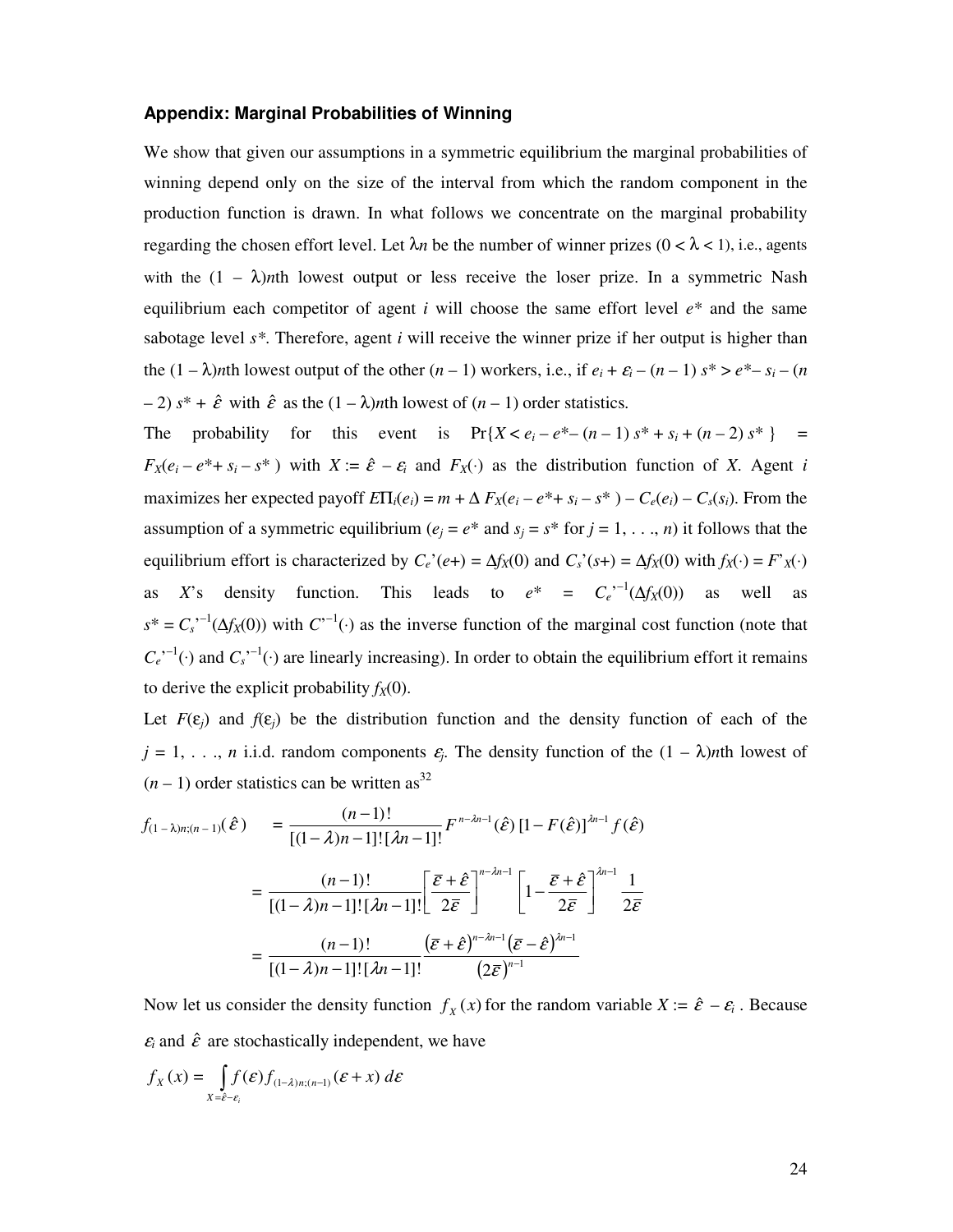$$
= \frac{(n-1)!}{[(1-\lambda)n-1]![\lambda n-1]!} \int_{X=\hat{\varepsilon}-\varepsilon_i} \frac{(\overline{\varepsilon}+\varepsilon+x)^{n-\lambda n-1}(\overline{\varepsilon}-\varepsilon-x)^{\lambda n-1}}{(2\overline{\varepsilon})^n} d\varepsilon
$$

In order to compute the density function  $f<sub>X</sub>(x)$  we have to fill in the limits of the integral. We know that

$$
-\overline{\varepsilon} \leq \varepsilon \leq \overline{\varepsilon}
$$
(\*)  

$$
-\overline{\varepsilon} \leq \hat{\varepsilon} \leq \overline{\varepsilon} \Leftrightarrow -\overline{\varepsilon} \leq \varepsilon + x \leq \overline{\varepsilon} \Leftrightarrow -x - \overline{\varepsilon} \leq \varepsilon \leq \overline{\varepsilon} - x.
$$
(\*\*)

The random variable  $X = \hat{\varepsilon} - \varepsilon_i$  is distributed over the interval  $[-2\bar{\varepsilon}, 2\bar{\varepsilon}]$ , which can be divided into two subintervals: (i)  $[-2\bar{\varepsilon},0]$  and (ii)  $[0,2\bar{\varepsilon}]$ . For  $x \le 0$  we obtain from (i) together with (\*) and (\*\*) that  $-x-\bar{\varepsilon} \leq \varepsilon \leq \bar{\varepsilon}$ . Accordingly, for  $x > 0$  we obtain from (ii) together with (\*) and (\*\*) that  $-\overline{\varepsilon} \leq \varepsilon \leq \overline{\varepsilon} - x$ .

This gives us

$$
\frac{(n-1)!}{[(1-\lambda)n-1]! \left[\lambda n-1\right]!} \int_{-x-\overline{\varepsilon}}^{\overline{\varepsilon}} \frac{\left(\overline{\varepsilon}+\varepsilon+x\right)^{n-\lambda n-1} \left(\overline{\varepsilon}-\varepsilon-x\right)^{\lambda n-1}}{\left(2\overline{\varepsilon}\right)^n} d\varepsilon \quad \text{if } -2\overline{\varepsilon} \le x \le 0
$$

 $f_{x}(x) =$ 

$$
\frac{(n-1)!}{[(1-\lambda)n-1]![\lambda n-1]!} \int_{-\overline{\varepsilon}}^{\overline{\varepsilon}-x} \frac{(\overline{\varepsilon}+\varepsilon+x)^{n-\lambda n-1}(\overline{\varepsilon}-\varepsilon-x)^{\lambda n-1}}{(2\overline{\varepsilon})^n} d\varepsilon \quad \text{if } 0 < x \leq 2\overline{\varepsilon}
$$

In equilibrium it holds that  $x = 0$ . It follows that

$$
f_X(0) = \frac{(n-1)!}{[(1-\lambda)n-1]![\lambda n-1]![(2\bar{\varepsilon})^n]} \int_{-\bar{\varepsilon}}^{\bar{\varepsilon}} (\bar{\varepsilon}+\varepsilon)^{n-\lambda n-1} (\bar{\varepsilon}-\varepsilon)^{\lambda n-1} d\varepsilon
$$

Repeated partial integration gives

$$
\int_{-\overline{\varepsilon}}^{\varepsilon} (\overline{\varepsilon} + \varepsilon)^{n-\lambda n-1} (\overline{\varepsilon} - \varepsilon)^{\lambda n-1} d\varepsilon =
$$
\n
$$
= \left[ \frac{1}{n-\lambda n} (\overline{\varepsilon} - \varepsilon)^{\lambda n-1} (\overline{\varepsilon} + \varepsilon)^{n-\lambda n} + \frac{(\lambda n - 1)}{(n-\lambda n)(n-\lambda n + 1)} (\overline{\varepsilon} - \varepsilon)^{\lambda n-2} (\overline{\varepsilon} + \varepsilon)^{n-\lambda n+1} + \dots + \frac{(\lambda n - 1)!}{(n-\lambda n)...(n-1)} (\overline{\varepsilon} + \varepsilon)^{n-1} \right]_{-\overline{\varepsilon}}^{\overline{\varepsilon}}
$$
\n
$$
= \left[ \frac{(\lambda n - 1)!}{(n-\lambda n)(n-\lambda n + 1)...(n-1)} (2\overline{\varepsilon})^{n-1} \right]
$$

Thus, the density reduces to

$$
f_X(0) = \frac{1}{2\bar{\varepsilon}}
$$

 $32$  For the construction of order statistics see MOOD, GRAYBILL and BOES (1974).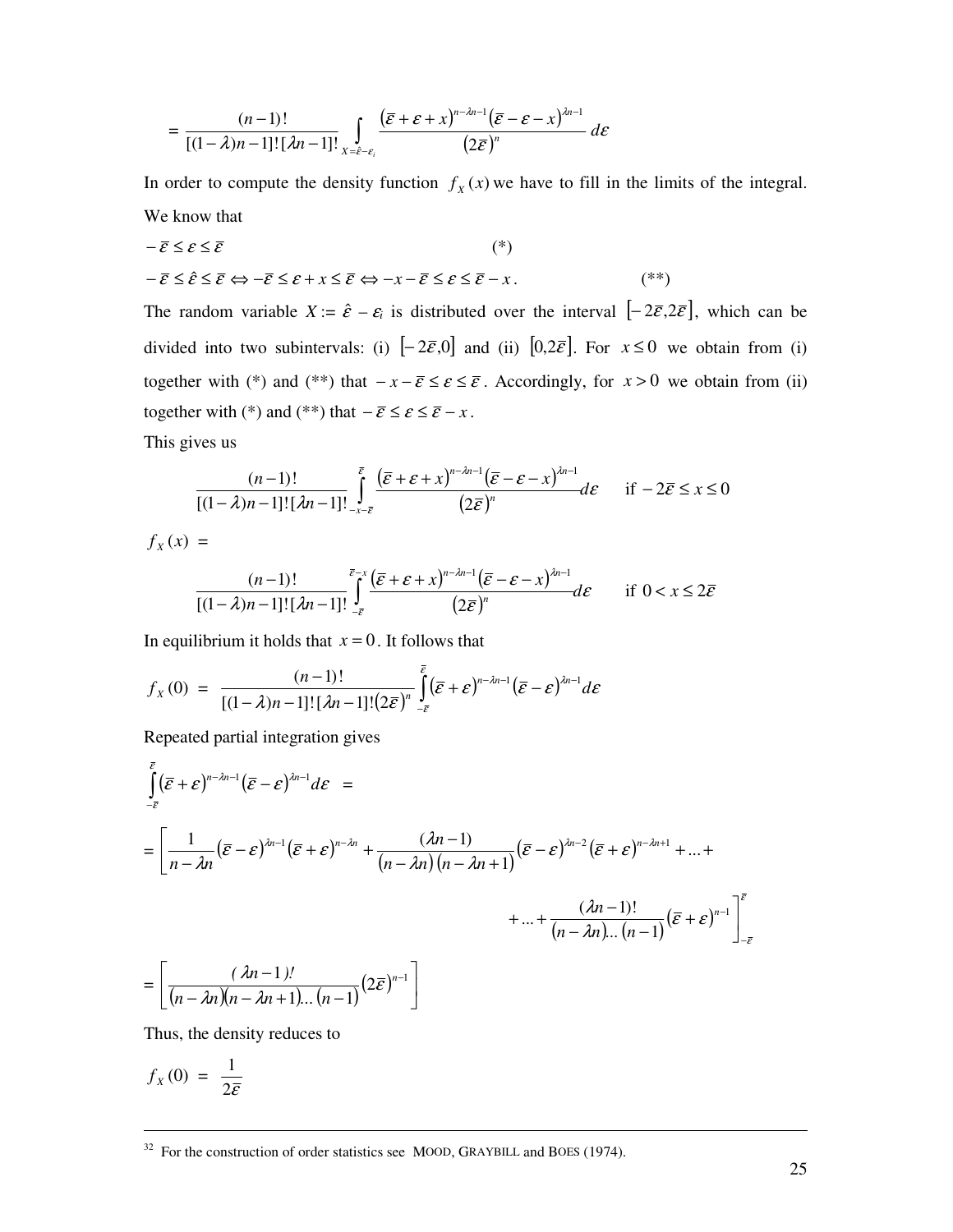# **Appendix: Instructions**

{*baseline* treatment, original instructions were in German; they are available from the authors upon request}

# **Rounds, Groups and Roles**

- You are participating in an experiment of 30 rounds.
- You will be assigned to a group of 4 participants. During the experiment you will only interact with participants of your group. The group is randomly assigned and is kept constant throughout the whole experiment. It is not announced which participants are assigned to one group. There are two red and two blue groups.
- Each participant has one of two roles: 1 participant is of type I and 3 participants are of type П.
- Costs and payoffs are given in the fictitious currency "taler".

### **Procedure at the first stage – Decision of participant of type I**

- The participant of type I decides, whether he wants to offer a payment to participants of type II or not.
- If he does not offer a payment all players including player of type I receive a payment of 0 taler in this round, and the next round begins.
- If he offers a payment he must decide whether the total sum of payments which participants of type II are going to receive amounts to 300 or 600 taler.
- Moreover, he selects one of 5 feasible distributions of the total sum of payments.
- The participant of type I may decided that all participants of type II receive the same payment or that two participants of type II obtain a low payment and one receives a high payment. The amount of the low and high payment must be selected as well.

|                                           | total sum of payments: 300 taler | total sum of payments: 600 taler          |              |  |
|-------------------------------------------|----------------------------------|-------------------------------------------|--------------|--|
| 100 taler for each participant of type II |                                  | 200 taler for each participant of type II |              |  |
| low payment                               | high payment                     | low payment                               | high payment |  |
| 84                                        | 132                              | 184                                       | 232          |  |
| 68                                        | 164                              | 168                                       | 264          |  |
| 52                                        | 196                              | 152                                       | 296          |  |
| 36                                        | 228                              | 136                                       | 328          |  |

• The task of the participants of type II is to choose a number A and a number B in each round which determine the result.

### **Procedure at the second stage – Decision of participants of type II**

- The participants of type II may take a decision if the participant of type I has offered a payment to them at the first stage.
- The participants of type II are informed about the amount of the total sum of payments and whether all payments are equal or what the amounts of the low and the high payments are.
- Each participant of type II chooses a number A from the set  $\{0, ..., 100\}$  and a number B from the set  $\{0, ..., 50\}$ . For both numbers a participant has to bear the costs listed in the two cost tables. The higher the numbers chosen the higher are the costs.
- For each participant of type II a random number is drawn independently from the set  $\{-60, ..., +60\}$ . Each number is drawn with the same probability